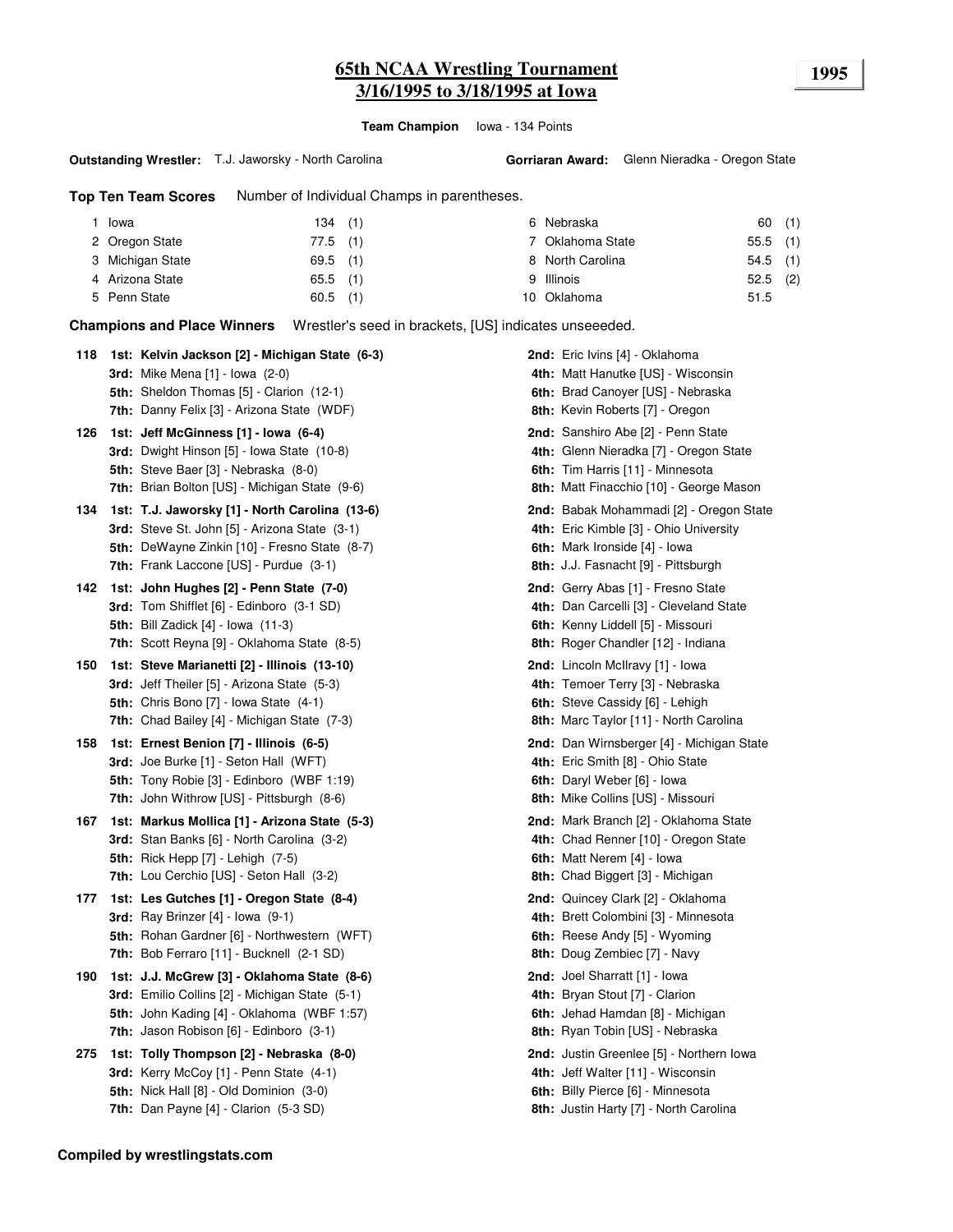| John Noble, Ohio University [8]     |                      |                         |                     |                    |
|-------------------------------------|----------------------|-------------------------|---------------------|--------------------|
| Mike Orris, Appalachian State       | John Noble 7-1       |                         |                     |                    |
| Brandon Paulson, Minnesota [9]      | Jerred Kelso 11-2    | Jerred Kelso 9-5        |                     | 118 Weight Class   |
| Jerred Kelso, Oklahoma State        |                      |                         |                     |                    |
| Shawn Knapik, Central Connecticut   |                      |                         | Mike Mena 9-4       |                    |
| Mike Mena, Iowa [1]                 | Mike Mena 12-3       |                         |                     |                    |
| Lindsay Durlacher, Illinois         |                      | Mike Mena MT 20-5, 6:21 |                     |                    |
| Stephen Herishen, Manhattan         | Stephen Herishen 5-3 |                         |                     |                    |
| David Pena, Eastern Illinois        |                      |                         |                     | Eric Ivins 11-6    |
| Eric Ivins, Oklahoma [4]            | Eric Ivins Fall 2:43 |                         |                     |                    |
| Ken Rossi, James Madison            |                      | Eric Ivins Fall 4:43    |                     |                    |
| Can Tran, Cal State-Fullerton       | Ken Rossi Fall 6:05  |                         |                     |                    |
| Sheldon Thomas, Clarion [5]         |                      |                         | Eric Ivins FFT      |                    |
| Alfonso Cruz, Iowa State            | Alfonso Cruz 7-1     |                         |                     |                    |
| Jeff Cervone, Syracuse [12]         |                      | Alfonso Cruz 14-12      |                     |                    |
| Sean Kim, Fresno State              | Sean Kim 5-3         |                         |                     |                    |
|                                     |                      |                         |                     | Kelvin Jackson 6-3 |
| Gary Baker, Pennsylvania            | Kevin Roberts 9-5    |                         |                     |                    |
| Kevin Roberts, Oregon [7]           |                      | Brett Bingham 3-2       |                     |                    |
| Mike Miller, North Carolina State   | Brett Bingham 10-1   |                         |                     |                    |
| Brett Bingham, Boise State [10]     |                      |                         | Kelvin Jackson 7-5  |                    |
| Brian Maksimowski, Central Michigan | Jeff Mirabella 7-3   |                         |                     |                    |
| Jeff Mirabella, Northwestern        |                      | Kelvin Jackson 17-7     |                     |                    |
| Kelvin Jackson, Michigan State [2]  | Kelvin Jackson 19-8  |                         |                     |                    |
| Matt Roth, Virginia                 |                      |                         |                     | Kelvin Jackson 4-3 |
| Dennis Kitko, Cornell [11]          | Brad Canoyer 11-6    |                         |                     |                    |
| Brad Canoyer, Nebraska              |                      | Matt Hanutke 7-0        |                     |                    |
| Pete Rinella, Bloomsburg [6]        | Matt Hanutke 6-5     |                         |                     |                    |
| Matt Hanutke, Wisconsin             |                      |                         | Matt Hanutke 4-3 OT |                    |
| Damon Bryant, Howard                | Brad Silimperi 10-0  |                         |                     |                    |
| Brad Silimperi, Lock Haven          |                      |                         |                     |                    |
| Danny Felix, Arizona State [3]      | Danny Felix 3-2      | Danny Felix 4-1 TB      |                     |                    |
| Shawn Conyers, Ohio State           |                      |                         |                     |                    |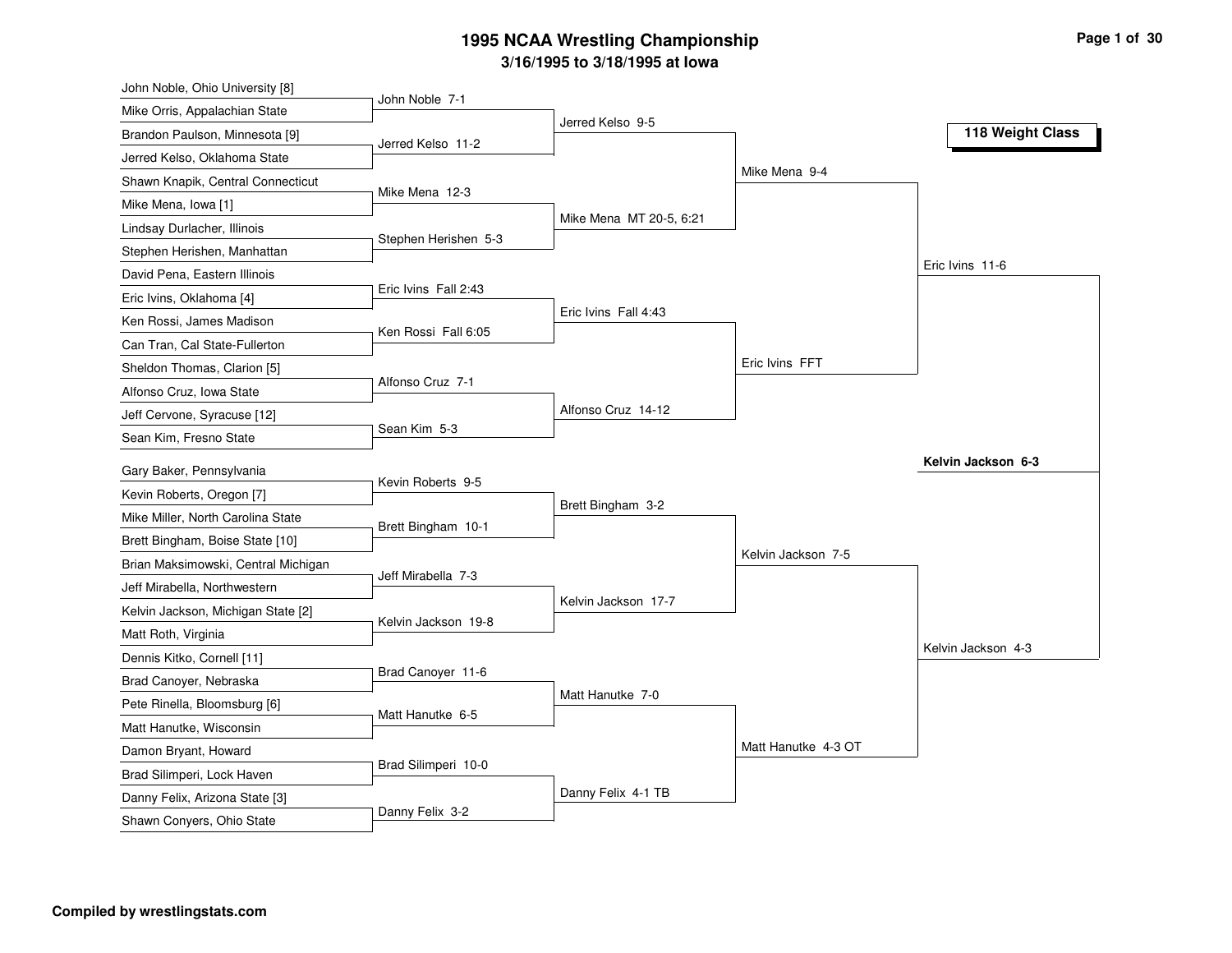Felix, Arizona StateBingham, Boise StateCruz, Iowa StateKelso, Oklahoma StatePaulson 6-3Thomas 3-1Roberts 9-0Canoyer 3-2Felix 2-1 TBThomas 8-1Roberts FFTCanoyer 7-2Thomas 6-2Canoyer 9-0Mena, IowaHanutke, WisconsinMena 7-2Hanutke 5-1Paulson 5-3 OTKnapik 6-2Pena MT 17-2, 6:00Thomas 5-0Roberts 3-1Mirabella 10-2Canoyer 3-2Silimperi 5-3Noble, Ohio UniversityHerishen, ManhattanRossi, James MadisonKim, Fresno StatePaulson, MinnesotaKnapik, Central ConnecticutPena, Eastern IllinoisThomas, ClarionRoberts, OregonMiller, North Carolina StateRoth, VirginiaMirabella, NorthwesternCanoyer, NebraskaRinella, BloomsburgConyers, Ohio StateSilimperi, Lock Haven**118 Consolation BracketMike Mena, Iowa 2-0Third Place:Sheldon Thomas, Clarion 12-1Fifth Place:Seventh Place: Danny Felix, Arizona State DFT 0:02Eighth Place: Kevin Roberts, OregonFourth Place: Matt Hanutke, WisconsinSixth Place: Brad Canoyer, Nebraska**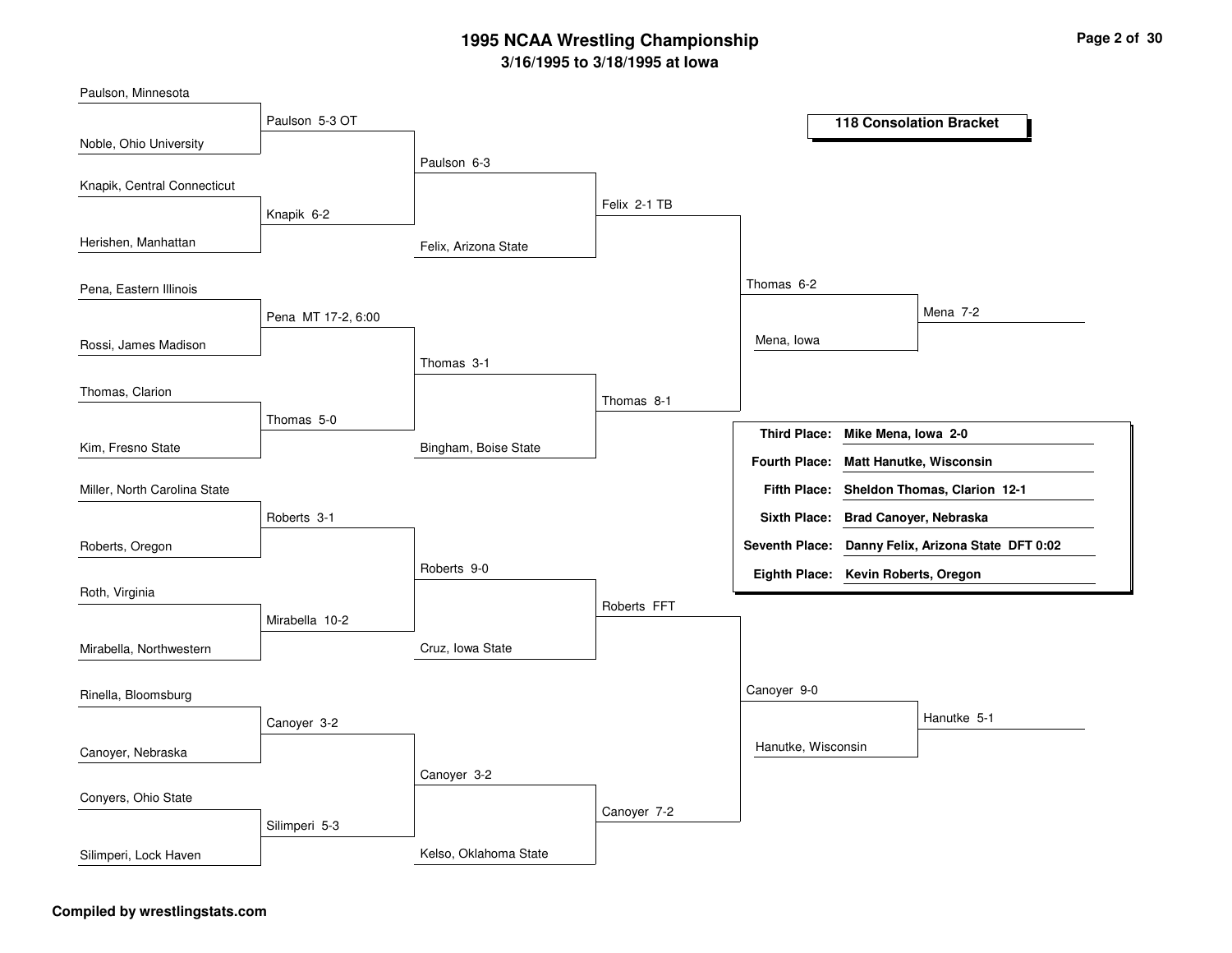**No Pigtails Bouts for 118 Weight Class**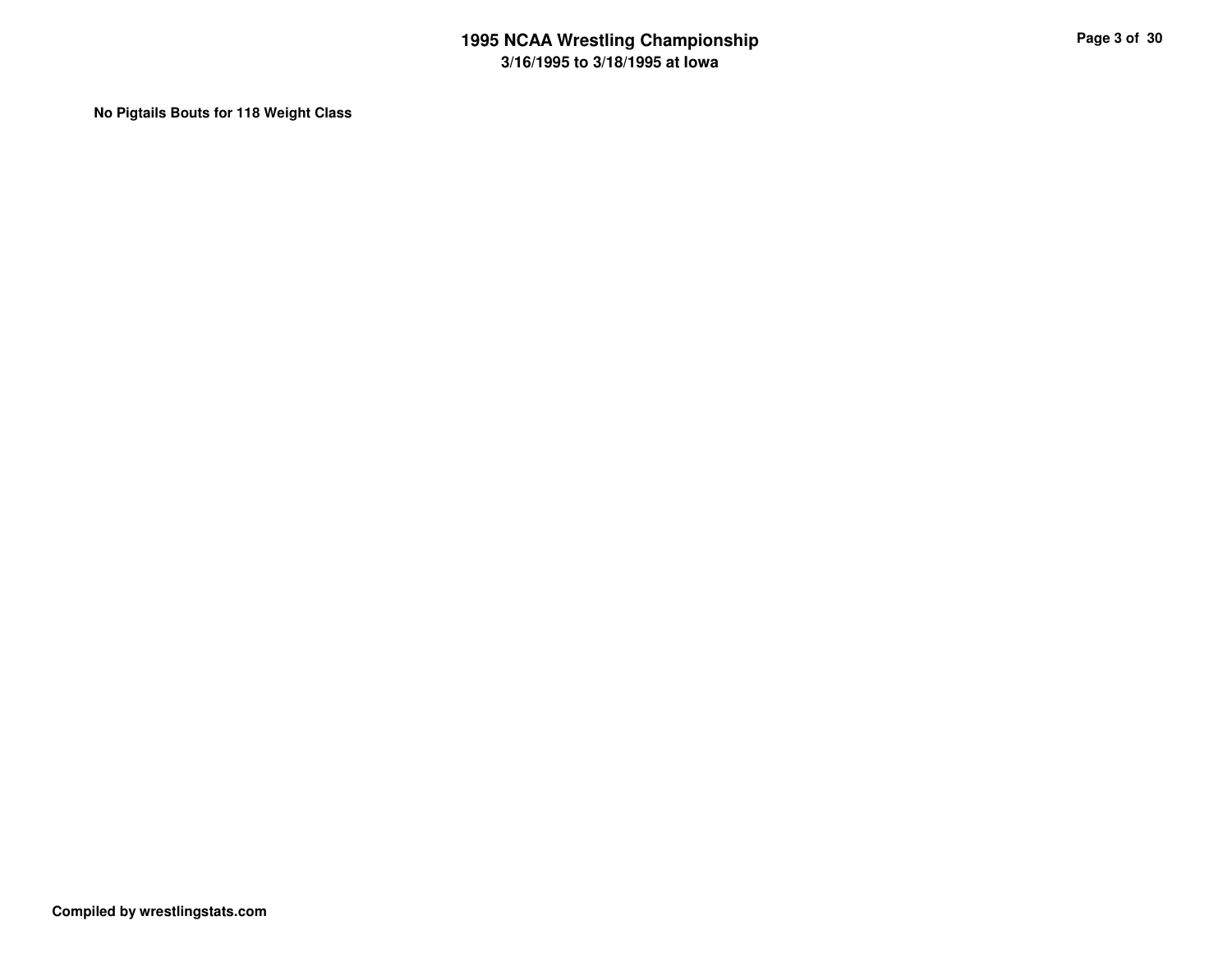| Jeff McGinness, Iowa [1]                                  |                          |                     |                      |                    |
|-----------------------------------------------------------|--------------------------|---------------------|----------------------|--------------------|
| Jason Kobrynich, East Stroudsburg                         | Jeff McGinness 16-7      |                     |                      |                    |
| Tom Koch, Lehigh                                          | Tom Koch 13-10           | Jeff McGinness 11-2 |                      | 126 Weight Class   |
| Chris Heckel, Duke                                        |                          |                     |                      |                    |
| David Barden, Tennessee-Chattanooga [9]                   |                          |                     | Jeff McGinness 3-0   |                    |
| Brian Bolton, Michigan State                              | Brian Bolton 3-2         |                     |                      |                    |
| Eric Jetton, Wisconsin [8]                                |                          | Brian Bolton 9-2    |                      |                    |
| Chad Jesko, Pittsburgh                                    | Chad Jesko 10-9          |                     |                      |                    |
| Troy Spencer, Edinboro                                    |                          |                     |                      | Jeff McGinness 3-2 |
| Scott Murray, Northern Iowa                               | Troy Spencer 7-4         |                     |                      |                    |
| Dwight Hinson, Iowa State [5]                             |                          | Dwight Hinson 8-1   |                      |                    |
| Aaron Mickiewicz, Virginia Military                       | Dwight Hinson 15-6       |                     |                      |                    |
| Brandon Howe, Michigan                                    |                          |                     | Dwight Hinson 7-2    |                    |
| Mike Clayton, Navy                                        | Brandon Howe 16-7        |                     |                      |                    |
| Shawn Enright, Ohio University [4]                        |                          | Shawn Enright 11-3  |                      |                    |
| Wayne Jackson, North Carolina State                       | Shawn Enright 13-2       |                     |                      |                    |
|                                                           |                          |                     |                      | Jeff McGinness 6-4 |
| Justin Martin, Wyoming<br>Sanshiro Abe, Penn State [2]    | Sanshiro Abe 22-8        |                     |                      |                    |
| Jason Mutarelli, Virginia                                 |                          | Sanshiro Abe 8-2    |                      |                    |
|                                                           | Ray Weis 10-7            |                     |                      |                    |
| Ray Weis, Oklahoma State                                  |                          |                     | Sanshiro Abe 11-3    |                    |
| Matt Finacchio, George Mason [10]<br>Jason Clark, Clarion | Matt Finacchio Fall 3:18 |                     |                      |                    |
|                                                           |                          | Matt Finacchio 6-5  |                      |                    |
| Glenn Nieradka, Oregon State [7]                          | Glenn Nieradka Fall 2:10 |                     |                      |                    |
| Mark DiStefano, Rider                                     |                          |                     |                      | Sanshiro Abe 9-3   |
| Tim Harris, Minnesota [11]                                | Tim Harris Fall 4:21     |                     |                      |                    |
| Clevans Robinson, Coppin State                            |                          | Tim Harris 6-4 OT   |                      |                    |
| Kevin Haynes, Illinois State                              | Brad Rozanski 11-2       |                     |                      |                    |
| Brad Rozanski, Bloomsburg [6]                             |                          |                     | Steve Baer Fall 6:35 |                    |
| Matt Cano, Stanford                                       | Brian Stewart 13-4       |                     |                      |                    |
| Brian Stewart, Illinois                                   |                          | Steve Baer 9-6      |                      |                    |
| Jim Schopf, Millersville                                  | Steve Baer 4-1           |                     |                      |                    |
| Steve Baer, Nebraska [3]                                  |                          |                     |                      |                    |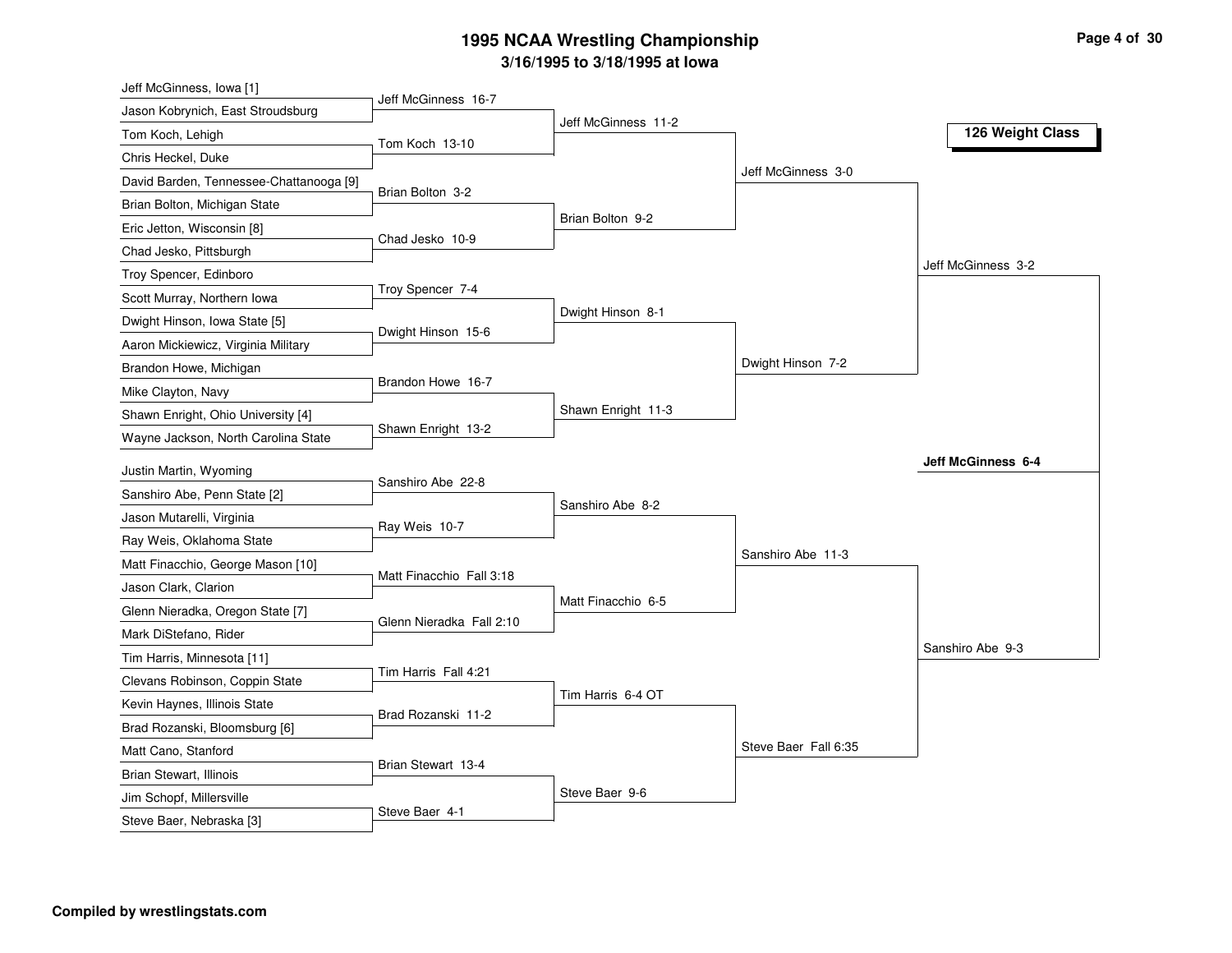Harris, MinnesotaFinacchio, George MasonEnright, Ohio UniversityBolton, Michigan StateKoch 5-1Jackson 6-4Nieradka 3-0Schopf 5-2Harris 1-1 TBFinacchio 3-2Nieradka 6-5Bolton 4-3Harris 4-2 OTNieradka Fall 1:49Hinson, Iowa StateBaer, NebraskaHinson 7-4Nieradka 5-3Koch 6-2Barden 10-2Mickiewicz 7-2Jackson 8-0Weis 3-2Nieradka Fall 0:54Wright 6-4Schopf 1-0Koch, LehighJesko, PittsburghSpencer, EdinboroHowe, MichiganGustafson, Eastern IllinoisBarden, Tennessee-ChattanoogMickiewicz, Virginia MilitaryJackson, North Carolina StateWeis, Oklahoma StateMartin, WyomingClark, ClarionNieradka, Oregon StateRozanski, BloomsburgWright, Cal State-BakersfieldSchopf, MillersvilleStewart, Illinois**126 Consolation BracketDwight Hinson, Iowa State 10-8Steve Baer, Nebraska 8-0Fifth Place:Third Place:Seventh Place: Brian Bolton, Michigan State 9-6Eighth Place: Matt Finacchio, George MasonFourth Place: Glenn Nieradka, Oregon StateSixth Place: Tim Harris, Minnesota**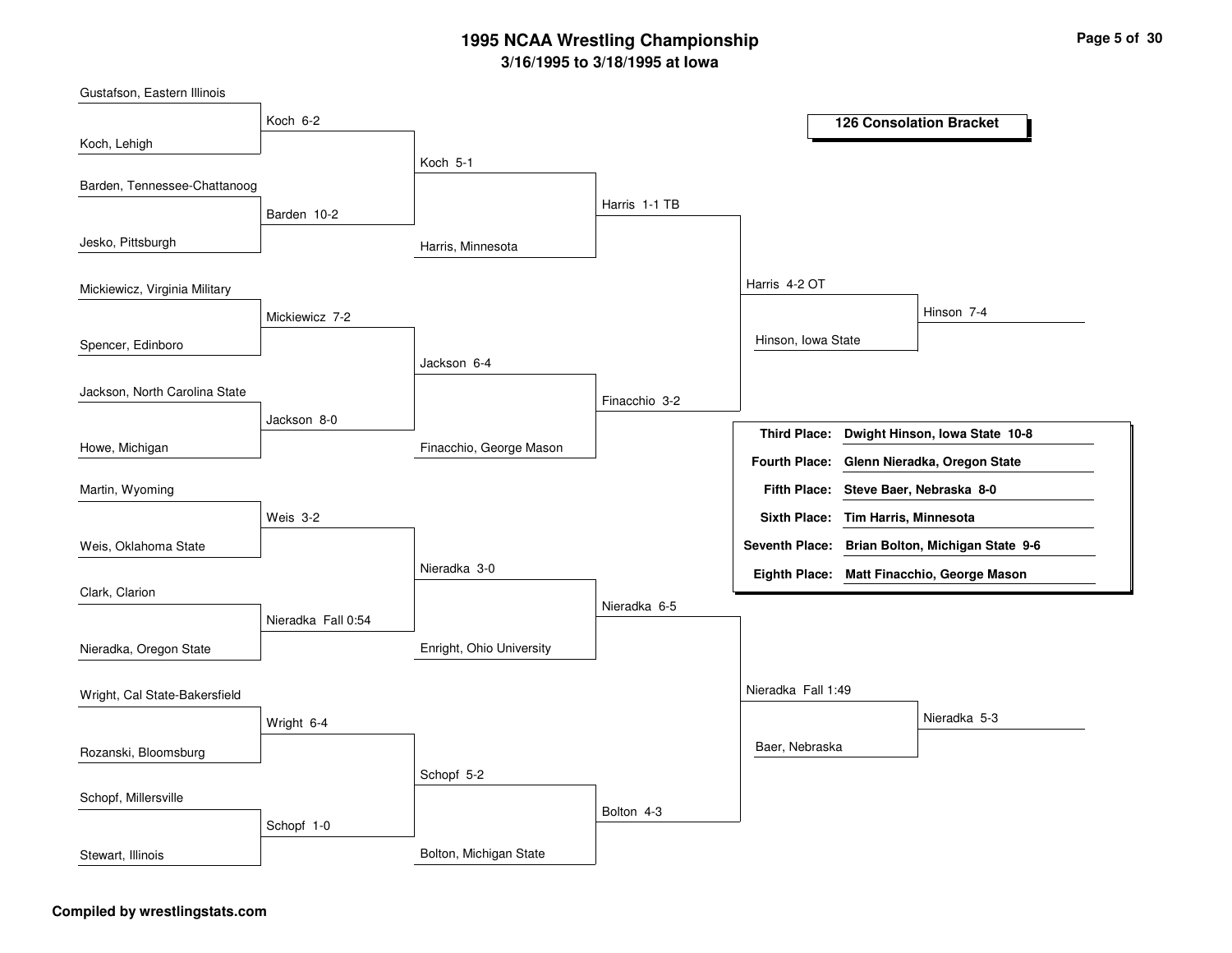#### **Championship Pigtail Bouts for 126**

Troy Spencer - Edinboro

|                                          | Spencer MT 15-0, 6:49 |
|------------------------------------------|-----------------------|
| Jeremy Ensrud - Oregon                   |                       |
| Justin Martin - Wyoming                  |                       |
| Jason Solomon - Northern Illinois        | Martin 8-4            |
| Tim Harris - Minnesota                   |                       |
| Coby Wright - Cal State-Bakersfield      | Harris 13-10          |
| Jeff McGinness - Iowa                    |                       |
| Erik Gustafson - Eastern Illinois        | McGinness Fall 1:46   |
|                                          |                       |
| <b>Consolation Pigtail Bouts for 126</b> |                       |
| Erik Gustafson - Eastern Illinois        |                       |
| Jason Kobrynich - East Stroudsburg       | Gustafson 10-3        |

Coby Wright - Cal State-Bakersfield

Wright 12-0Clevans Robinson - Coppin State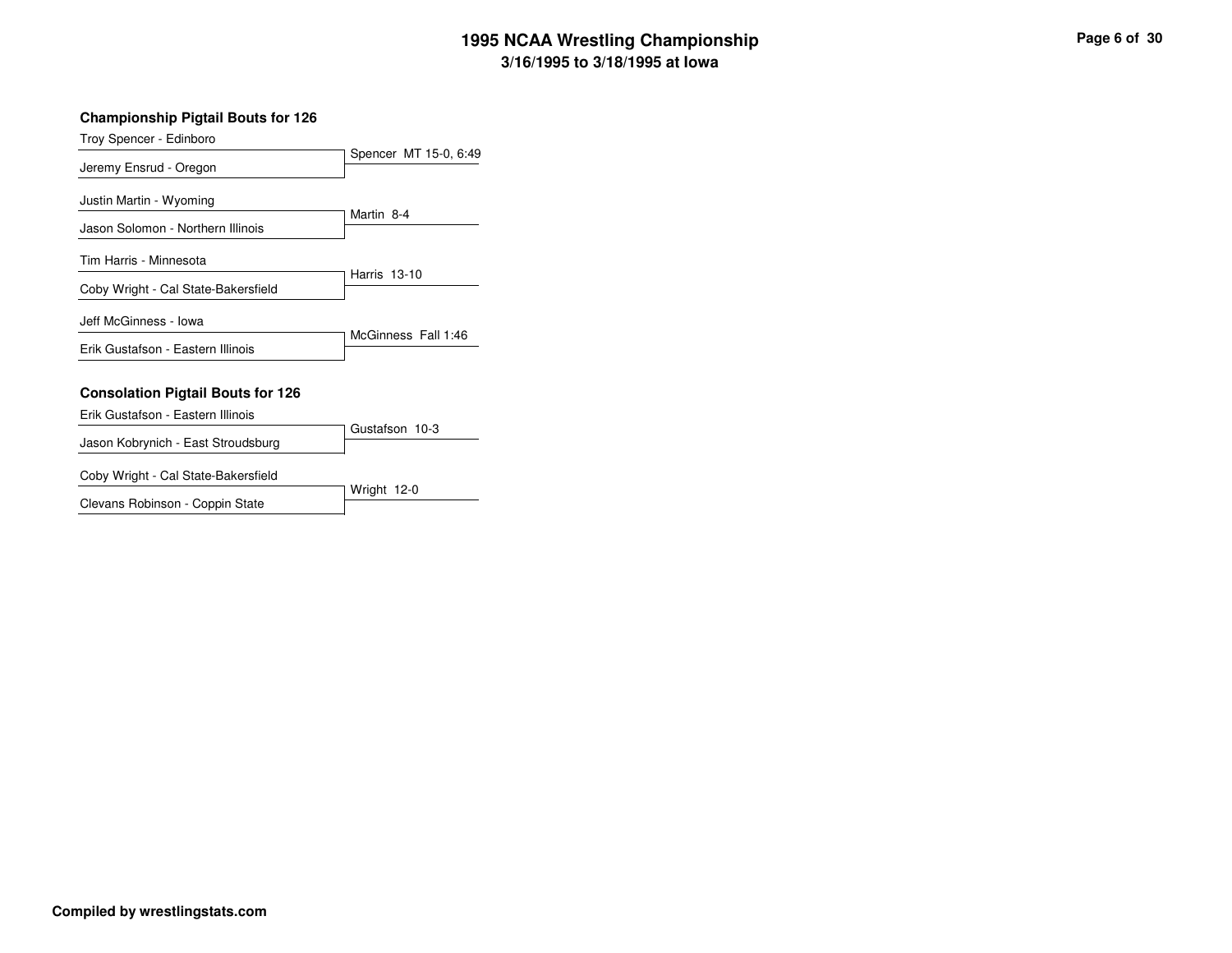| Scott Bitely 13-6<br>Brian Leitzel, Lock Haven<br>T.J. Jaworsky Fall 4:14<br>134 Weight Class<br>T.J. Jaworsky, North Carolina [1]<br>T.J. Jaworsky Fall 1:32<br>Emilio Nardone, Seton Hall<br>T.J. Jaworsky Fall 0:37<br>Frank Laccone, Purdue<br>Frank Laccone 6-1<br>Jody Staylor, Old Dominion [8]<br>Frank Laccone 8-6 OT<br><b>Blake Tompkins, Oregon</b><br>J.J. Fasnacht MT 17-2, 7:00<br>J.J. Fasnacht, Pittsburgh [9]<br>T.J. Jaworsky 8-1<br>Jason Nase, Rider<br>Steve Feckanin 11-4<br>Steve Feckanin, Edinboro<br>Mark Ironside 13-5<br>Mark Ironside, Iowa [4]<br>Mark Ironside MT 21-6, 5:00<br>Ryan Nunamaker, North Carolina State<br>Steve St. John 4-3<br>Tony Pariano, Northwestern [12]<br>Tony Pariano 11-5<br>Dan Beerman, Northern Iowa<br>Steve St. John 7-3<br>Jared Ezzell, Georgia State<br>Steve St. John 4-3<br>Steve St. John, Arizona State [5]<br>T.J. Jaworsky 13-6<br>Jim Johnson, Ohio State<br>Steve Caruso 10-7<br>Steve Caruso, Bucknell<br>Babak Mohammadi MT 22-5, 6:<br>Jason Davids, Minnesota<br>Babak Mohammadi 15-10<br>Babak Mohammadi, Oregon State [2]<br>Babak Mohammadi 11-8<br>Cody Tate, Iowa State [7]<br>Cody Tate 11-1<br>Jimmy Aguirre, Stanford<br>DeWayne Zinkin 7-5<br>DeWayne Zinkin, Fresno State [10]<br>DeWayne Zinkin 9-6<br>Jed Kramer, Michigan State<br>Babak Mohammadi 8-7<br>John McCumber, Lehigh<br>John McCumber 11-5<br>Khalil Abdul-Malik, William & Mary<br>Eric Kimble 7-3<br>Jon Vaughn, Illinois<br>Eric Kimble 19-7<br>Eric Kimble, Ohio University [3]<br>Eric Kimble 6-5<br>Tom Tomeo, Clarion [11] | Scott Bitely, Central Michigan |  |  |
|----------------------------------------------------------------------------------------------------------------------------------------------------------------------------------------------------------------------------------------------------------------------------------------------------------------------------------------------------------------------------------------------------------------------------------------------------------------------------------------------------------------------------------------------------------------------------------------------------------------------------------------------------------------------------------------------------------------------------------------------------------------------------------------------------------------------------------------------------------------------------------------------------------------------------------------------------------------------------------------------------------------------------------------------------------------------------------------------------------------------------------------------------------------------------------------------------------------------------------------------------------------------------------------------------------------------------------------------------------------------------------------------------------------------------------------------------------------------------------------------------------------------------------------------------------------------------------------|--------------------------------|--|--|
|                                                                                                                                                                                                                                                                                                                                                                                                                                                                                                                                                                                                                                                                                                                                                                                                                                                                                                                                                                                                                                                                                                                                                                                                                                                                                                                                                                                                                                                                                                                                                                                        |                                |  |  |
|                                                                                                                                                                                                                                                                                                                                                                                                                                                                                                                                                                                                                                                                                                                                                                                                                                                                                                                                                                                                                                                                                                                                                                                                                                                                                                                                                                                                                                                                                                                                                                                        |                                |  |  |
|                                                                                                                                                                                                                                                                                                                                                                                                                                                                                                                                                                                                                                                                                                                                                                                                                                                                                                                                                                                                                                                                                                                                                                                                                                                                                                                                                                                                                                                                                                                                                                                        |                                |  |  |
|                                                                                                                                                                                                                                                                                                                                                                                                                                                                                                                                                                                                                                                                                                                                                                                                                                                                                                                                                                                                                                                                                                                                                                                                                                                                                                                                                                                                                                                                                                                                                                                        |                                |  |  |
|                                                                                                                                                                                                                                                                                                                                                                                                                                                                                                                                                                                                                                                                                                                                                                                                                                                                                                                                                                                                                                                                                                                                                                                                                                                                                                                                                                                                                                                                                                                                                                                        |                                |  |  |
|                                                                                                                                                                                                                                                                                                                                                                                                                                                                                                                                                                                                                                                                                                                                                                                                                                                                                                                                                                                                                                                                                                                                                                                                                                                                                                                                                                                                                                                                                                                                                                                        |                                |  |  |
|                                                                                                                                                                                                                                                                                                                                                                                                                                                                                                                                                                                                                                                                                                                                                                                                                                                                                                                                                                                                                                                                                                                                                                                                                                                                                                                                                                                                                                                                                                                                                                                        |                                |  |  |
|                                                                                                                                                                                                                                                                                                                                                                                                                                                                                                                                                                                                                                                                                                                                                                                                                                                                                                                                                                                                                                                                                                                                                                                                                                                                                                                                                                                                                                                                                                                                                                                        |                                |  |  |
|                                                                                                                                                                                                                                                                                                                                                                                                                                                                                                                                                                                                                                                                                                                                                                                                                                                                                                                                                                                                                                                                                                                                                                                                                                                                                                                                                                                                                                                                                                                                                                                        |                                |  |  |
|                                                                                                                                                                                                                                                                                                                                                                                                                                                                                                                                                                                                                                                                                                                                                                                                                                                                                                                                                                                                                                                                                                                                                                                                                                                                                                                                                                                                                                                                                                                                                                                        |                                |  |  |
|                                                                                                                                                                                                                                                                                                                                                                                                                                                                                                                                                                                                                                                                                                                                                                                                                                                                                                                                                                                                                                                                                                                                                                                                                                                                                                                                                                                                                                                                                                                                                                                        |                                |  |  |
|                                                                                                                                                                                                                                                                                                                                                                                                                                                                                                                                                                                                                                                                                                                                                                                                                                                                                                                                                                                                                                                                                                                                                                                                                                                                                                                                                                                                                                                                                                                                                                                        |                                |  |  |
|                                                                                                                                                                                                                                                                                                                                                                                                                                                                                                                                                                                                                                                                                                                                                                                                                                                                                                                                                                                                                                                                                                                                                                                                                                                                                                                                                                                                                                                                                                                                                                                        |                                |  |  |
|                                                                                                                                                                                                                                                                                                                                                                                                                                                                                                                                                                                                                                                                                                                                                                                                                                                                                                                                                                                                                                                                                                                                                                                                                                                                                                                                                                                                                                                                                                                                                                                        |                                |  |  |
|                                                                                                                                                                                                                                                                                                                                                                                                                                                                                                                                                                                                                                                                                                                                                                                                                                                                                                                                                                                                                                                                                                                                                                                                                                                                                                                                                                                                                                                                                                                                                                                        |                                |  |  |
|                                                                                                                                                                                                                                                                                                                                                                                                                                                                                                                                                                                                                                                                                                                                                                                                                                                                                                                                                                                                                                                                                                                                                                                                                                                                                                                                                                                                                                                                                                                                                                                        |                                |  |  |
|                                                                                                                                                                                                                                                                                                                                                                                                                                                                                                                                                                                                                                                                                                                                                                                                                                                                                                                                                                                                                                                                                                                                                                                                                                                                                                                                                                                                                                                                                                                                                                                        |                                |  |  |
|                                                                                                                                                                                                                                                                                                                                                                                                                                                                                                                                                                                                                                                                                                                                                                                                                                                                                                                                                                                                                                                                                                                                                                                                                                                                                                                                                                                                                                                                                                                                                                                        |                                |  |  |
|                                                                                                                                                                                                                                                                                                                                                                                                                                                                                                                                                                                                                                                                                                                                                                                                                                                                                                                                                                                                                                                                                                                                                                                                                                                                                                                                                                                                                                                                                                                                                                                        |                                |  |  |
|                                                                                                                                                                                                                                                                                                                                                                                                                                                                                                                                                                                                                                                                                                                                                                                                                                                                                                                                                                                                                                                                                                                                                                                                                                                                                                                                                                                                                                                                                                                                                                                        |                                |  |  |
|                                                                                                                                                                                                                                                                                                                                                                                                                                                                                                                                                                                                                                                                                                                                                                                                                                                                                                                                                                                                                                                                                                                                                                                                                                                                                                                                                                                                                                                                                                                                                                                        |                                |  |  |
|                                                                                                                                                                                                                                                                                                                                                                                                                                                                                                                                                                                                                                                                                                                                                                                                                                                                                                                                                                                                                                                                                                                                                                                                                                                                                                                                                                                                                                                                                                                                                                                        |                                |  |  |
|                                                                                                                                                                                                                                                                                                                                                                                                                                                                                                                                                                                                                                                                                                                                                                                                                                                                                                                                                                                                                                                                                                                                                                                                                                                                                                                                                                                                                                                                                                                                                                                        |                                |  |  |
|                                                                                                                                                                                                                                                                                                                                                                                                                                                                                                                                                                                                                                                                                                                                                                                                                                                                                                                                                                                                                                                                                                                                                                                                                                                                                                                                                                                                                                                                                                                                                                                        |                                |  |  |
|                                                                                                                                                                                                                                                                                                                                                                                                                                                                                                                                                                                                                                                                                                                                                                                                                                                                                                                                                                                                                                                                                                                                                                                                                                                                                                                                                                                                                                                                                                                                                                                        |                                |  |  |
|                                                                                                                                                                                                                                                                                                                                                                                                                                                                                                                                                                                                                                                                                                                                                                                                                                                                                                                                                                                                                                                                                                                                                                                                                                                                                                                                                                                                                                                                                                                                                                                        |                                |  |  |
|                                                                                                                                                                                                                                                                                                                                                                                                                                                                                                                                                                                                                                                                                                                                                                                                                                                                                                                                                                                                                                                                                                                                                                                                                                                                                                                                                                                                                                                                                                                                                                                        |                                |  |  |
|                                                                                                                                                                                                                                                                                                                                                                                                                                                                                                                                                                                                                                                                                                                                                                                                                                                                                                                                                                                                                                                                                                                                                                                                                                                                                                                                                                                                                                                                                                                                                                                        |                                |  |  |
| Tom Tomeo 4-1                                                                                                                                                                                                                                                                                                                                                                                                                                                                                                                                                                                                                                                                                                                                                                                                                                                                                                                                                                                                                                                                                                                                                                                                                                                                                                                                                                                                                                                                                                                                                                          |                                |  |  |
| Charlie Morgan, Morgan State<br>Steven Schmidt 9-4                                                                                                                                                                                                                                                                                                                                                                                                                                                                                                                                                                                                                                                                                                                                                                                                                                                                                                                                                                                                                                                                                                                                                                                                                                                                                                                                                                                                                                                                                                                                     |                                |  |  |
| Steven Schmidt, Oklahoma State [6]<br>Steven Schmidt 10-4<br>Mike Yancosky, Cornell                                                                                                                                                                                                                                                                                                                                                                                                                                                                                                                                                                                                                                                                                                                                                                                                                                                                                                                                                                                                                                                                                                                                                                                                                                                                                                                                                                                                                                                                                                    |                                |  |  |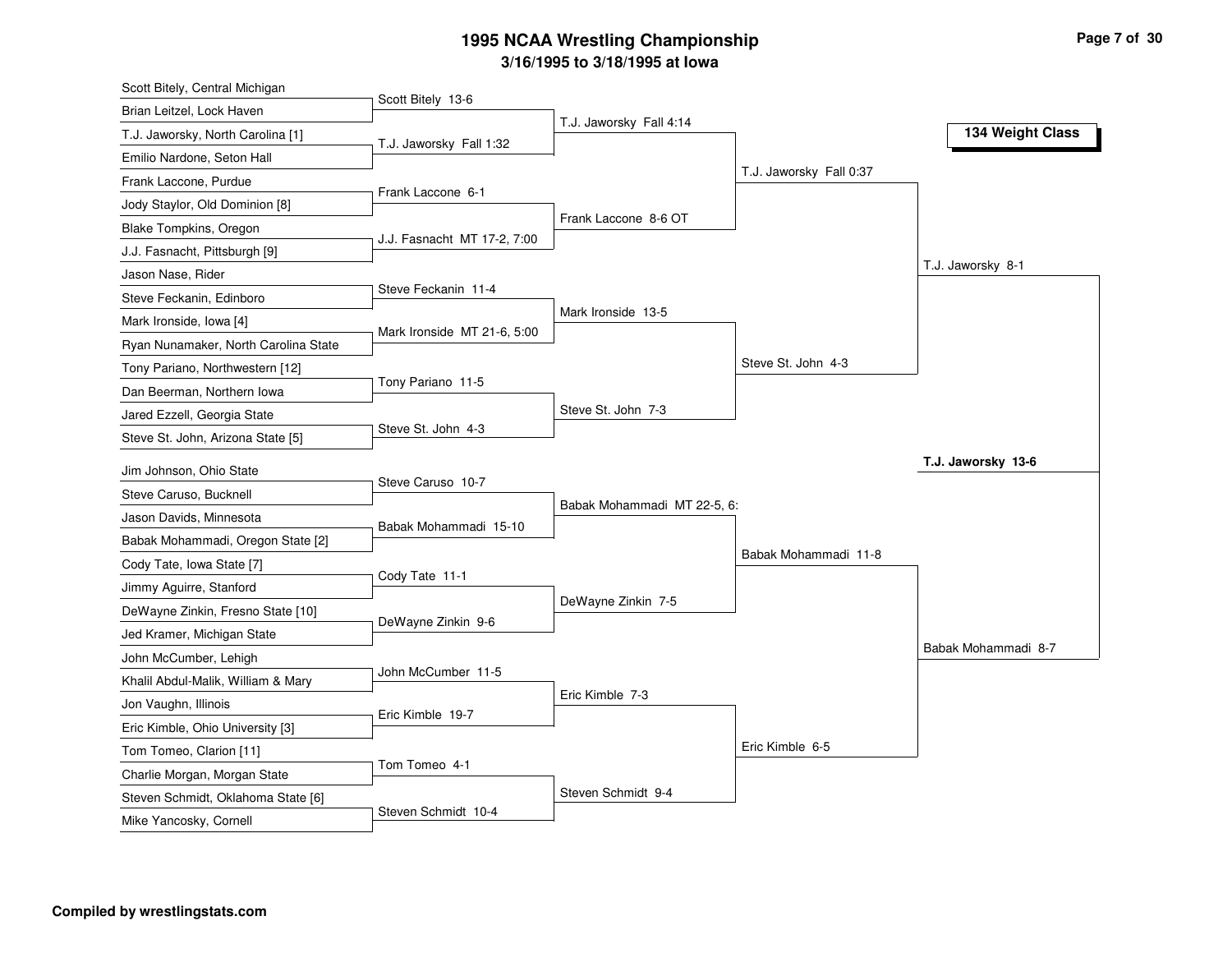| Nardone, Seton Hall            |                  |                         |                 |                                         |                                               |
|--------------------------------|------------------|-------------------------|-----------------|-----------------------------------------|-----------------------------------------------|
|                                | Bitely 8-4       |                         |                 |                                         | <b>134 Consolation Bracket</b>                |
| Bitely, Central Michigan       |                  |                         |                 |                                         |                                               |
|                                |                  | Fasnacht 13-7           |                 |                                         |                                               |
| Staylor, Old Dominion          |                  |                         |                 |                                         |                                               |
|                                | Fasnacht 6-1     |                         | Fasnacht 8-4 OT |                                         |                                               |
| Fasnacht, Pittsburgh           |                  | Schmidt, Oklahoma State |                 |                                         |                                               |
| Nunamaker, North Carolina Stat |                  |                         |                 | Zinkin 5-1                              |                                               |
|                                | Feckanin 9-4     |                         |                 |                                         | St. John 5-4                                  |
| Feckanin, Edinboro             |                  |                         |                 | St. John, Arizona State                 |                                               |
|                                |                  | Pariano 3-1             |                 |                                         |                                               |
| Ezzell, Georgia State          |                  |                         | Zinkin 9-4      |                                         |                                               |
|                                | Pariano 13-3     |                         |                 | <b>Third Place:</b>                     | Steve St. John, Arizona State 3-1             |
| Pariano, Northwestern          |                  | Zinkin, Fresno State    |                 |                                         |                                               |
|                                |                  |                         |                 |                                         | Fourth Place: Eric Kimble, Ohio University    |
| Davids, Minnesota              |                  |                         |                 |                                         | Fifth Place: DeWayne Zinkin, Fresno State 8-7 |
|                                | Davids Fall 0:18 |                         |                 | Sixth Place: Mark Ironside, Iowa        |                                               |
| Caruso, Bucknell               |                  |                         |                 |                                         | Seventh Place: Frank Laccone, Purdue 3-1      |
|                                |                  | Davids 7-2              |                 | Eighth Place: J.J. Fasnacht, Pittsburgh |                                               |
| Kramer, Michigan State         |                  |                         | Ironside 8-2    |                                         |                                               |
|                                | Tate 7-4         |                         |                 |                                         |                                               |
| Tate, Iowa State               |                  | Ironside, Iowa          |                 |                                         |                                               |
|                                |                  |                         |                 | Ironside 17-7                           |                                               |
| Vaughn, Illinois               |                  |                         |                 |                                         |                                               |
|                                | Vaughn 4-3       |                         |                 |                                         | Kimble 3-2                                    |
| McCumber, Lehigh               |                  |                         |                 | Kimble, Ohio University                 |                                               |
|                                |                  | Yancosky 6-2            |                 |                                         |                                               |
| Yancosky, Cornell              |                  |                         |                 |                                         |                                               |
|                                | Yancosky 3-1 OT  |                         | Laccone 5-1     |                                         |                                               |
| Tomeo, Clarion                 |                  | Laccone, Purdue         |                 |                                         |                                               |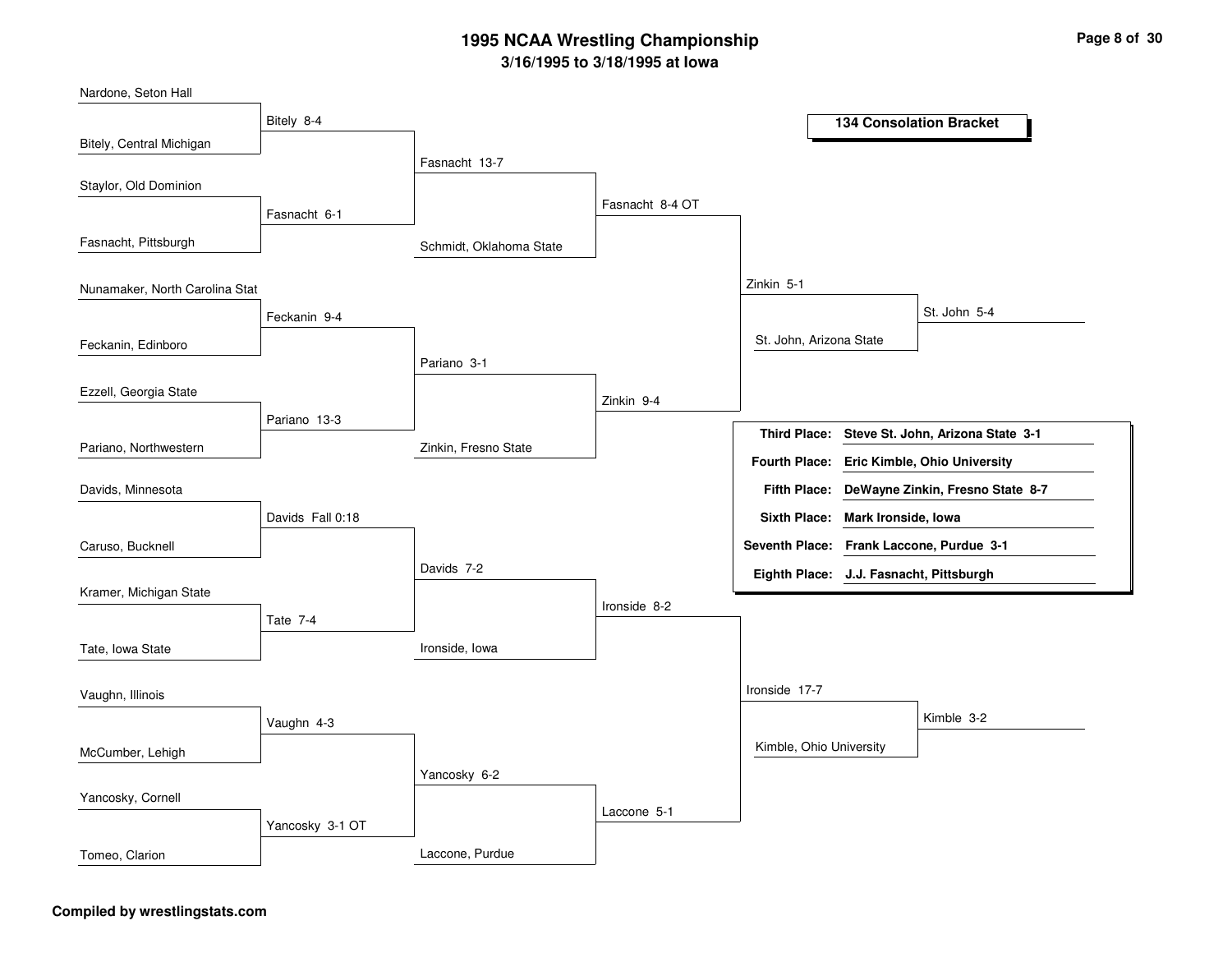#### **Championship Pigtail Bouts for 134**

Jim Johnson - Ohio State

| .                                   |                  |
|-------------------------------------|------------------|
| Tony DeAnda - Nebraska              | Johnson 12-7     |
|                                     |                  |
| Scott Bitely - Central Michigan     |                  |
|                                     | Bitely Fall 4:07 |
| Willie Stravino - George Mason      |                  |
| Jason Nase - Rider                  |                  |
|                                     | Nase 4-1         |
| Adam Mickiewicz - Virginia Military |                  |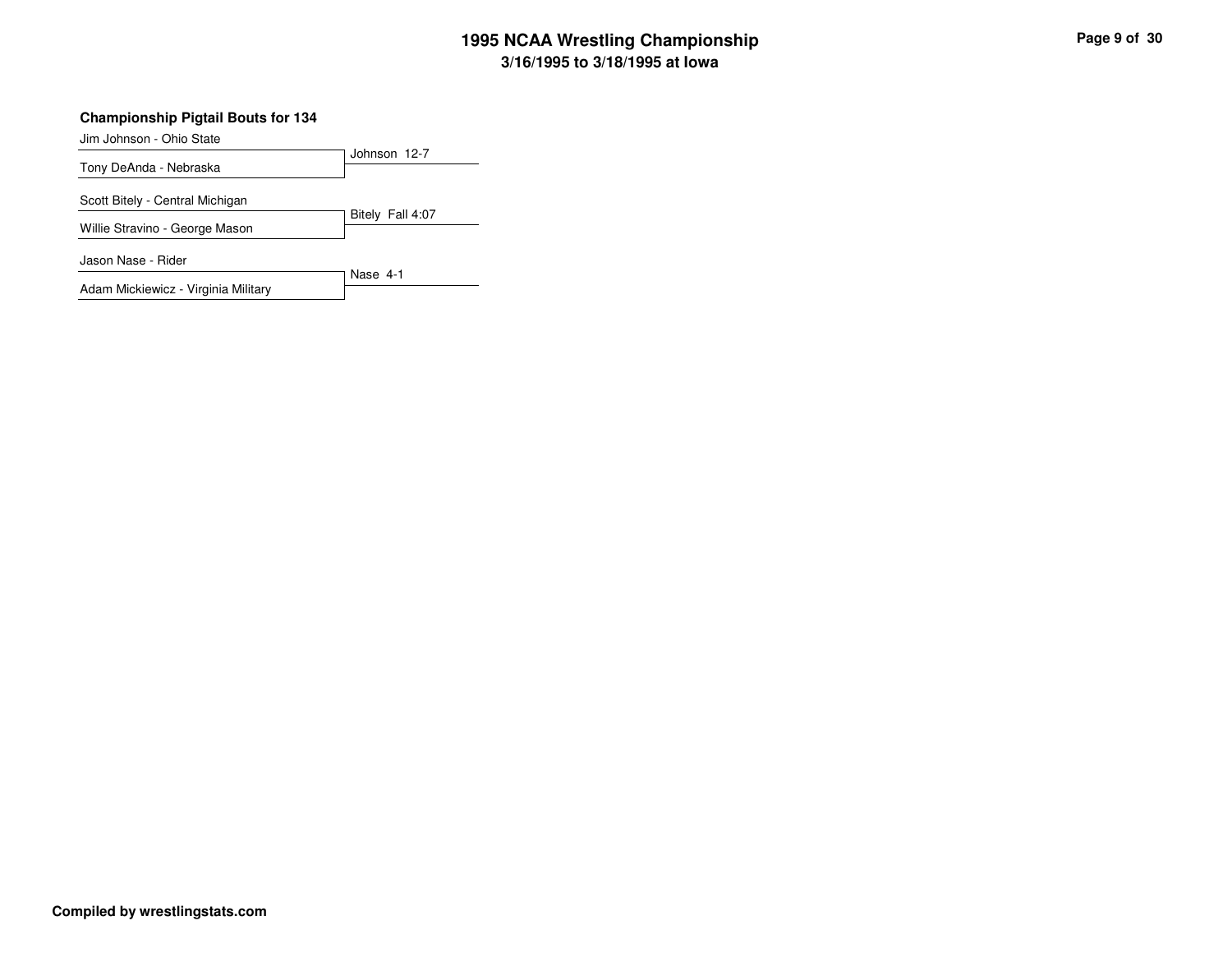| Gonz Medina, Pennsylvania                            |                     |                    |                       |                  |
|------------------------------------------------------|---------------------|--------------------|-----------------------|------------------|
| Gerry Abas, Fresno State [1]                         | Gerry Abas 20-10    |                    |                       |                  |
| Phil Judge, Michigan State                           | Tony DeSouza 9-7 OT | Gerry Abas 6-2     |                       | 142 Weight Class |
| Tony DeSouza, Cal State-Bakersfield                  |                     |                    |                       |                  |
| Paul Collier, Brown                                  |                     |                    | Gerry Abas 8-5        |                  |
| Scott Reyna, Oklahoma State [9]                      | Scott Reyna 10-5    |                    |                       |                  |
| Charlie Branch, Virginia Military [8]                |                     | Scott Reyna 6-4    |                       |                  |
| Jason Gregersen, Wyoming                             | Jason Gregersen 6-4 |                    |                       |                  |
| Francis Dunn, Rider                                  |                     |                    |                       | Gerry Abas 8-7   |
| Jamie Kyriazis, Syracuse                             | Jamie Kyriazis 5-4  |                    |                       |                  |
| David Wright, Central Michigan                       |                     | Bill Zadick 10-4   |                       |                  |
| Bill Zadick, Iowa [4]                                | Bill Zadick 24-10   |                    |                       |                  |
| Kurt Kyle, Navy                                      |                     |                    | Bill Zadick Fall 4:59 |                  |
| Roger Chandler, Indiana [12]                         | Roger Chandler 14-7 |                    |                       |                  |
| Ryan Lord, Wisconsin                                 |                     | Kenny Liddell 6-4  |                       |                  |
| Kenny Liddell, Missouri [5]                          | Kenny Liddell 7-3   |                    |                       |                  |
|                                                      |                     |                    |                       | John Hughes 7-0  |
| John Hughes, Penn State [2]<br>Jay Jackson, Stanford | John Hughes 8-3     |                    |                       |                  |
|                                                      |                     | John Hughes 4-2    |                       |                  |
| Dave Leonardis, North Carolina                       | Dave Leonardis 6-3  |                    |                       |                  |
| Eric Siebert, Illinois                               |                     |                    | John Hughes 4-3 TB    |                  |
| Derek Mountsier, Iowa State [10]                     | Jude Arena 4-3      |                    |                       |                  |
| Jude Arena, James Madison                            |                     | Mike Krafchick 3-2 |                       |                  |
| Mike Krafchick, Virginia [7]                         | Mike Krafchick 7-4  |                    |                       |                  |
| Mike Rogers, Lock Haven                              |                     |                    |                       | John Hughes 2-1  |
| Kevin Bracken, Illinois State [11]                   | Kevin Bracken 9-4   |                    |                       |                  |
| Mike Eierman, Nebraska                               |                     | Tom Shifflet 9-6   |                       |                  |
| Tom Shifflet, Edinboro [6]                           | Tom Shifflet 9-7    |                    |                       |                  |
| Wade Rogers, Seton Hall                              |                     |                    | Tom Shifflet 3-2 TB   |                  |
| Cory Sonnen, Oregon                                  | Keith Taylor 10-5   |                    |                       |                  |
| Keith Taylor, West Virginia                          |                     | Dan Carcelli 10-0  |                       |                  |
| Rob McMinn, Arizona State                            | Dan Carcelli 10-9   |                    |                       |                  |
| Dan Carcelli, Cleveland State [3]                    |                     |                    |                       |                  |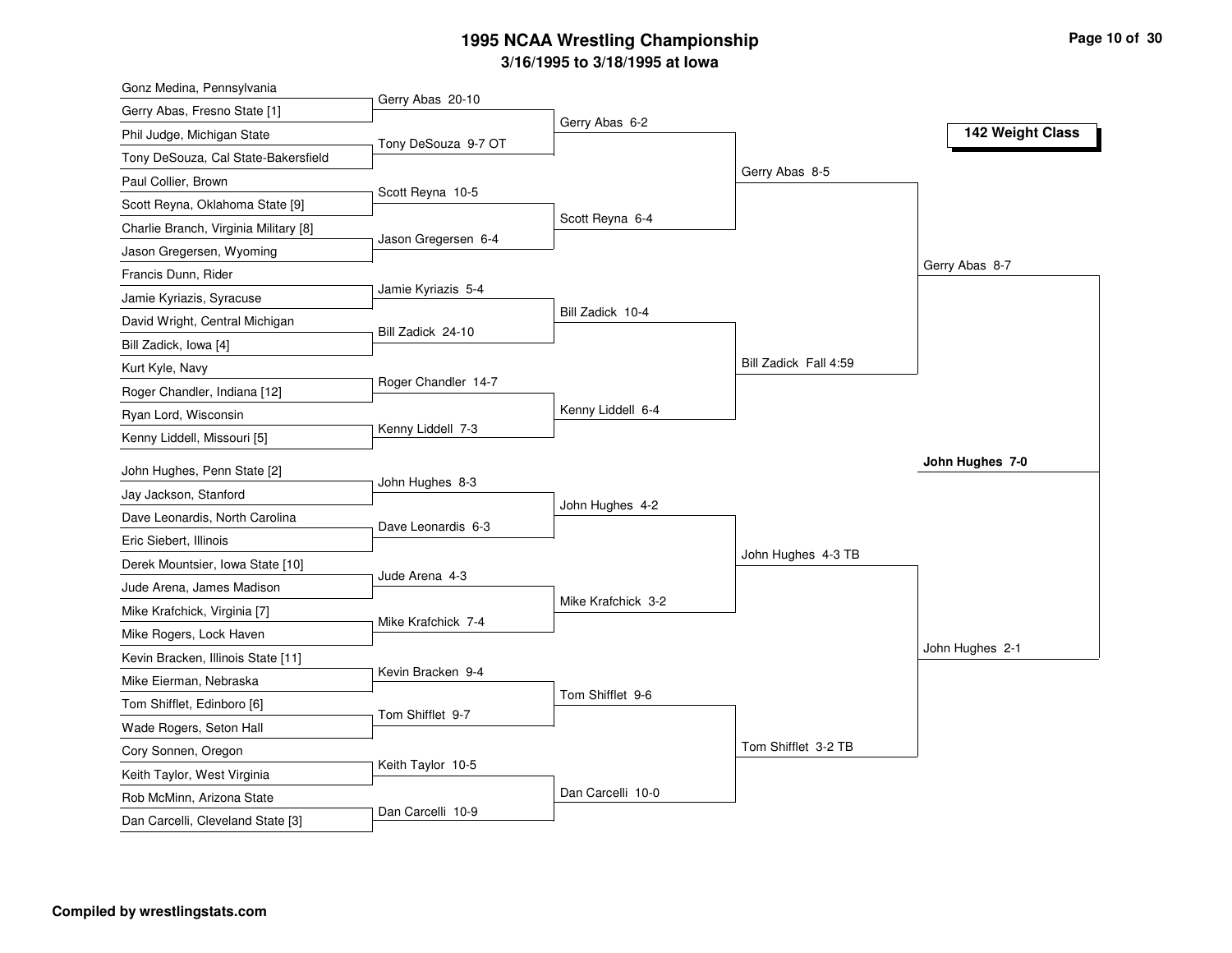Carcelli, Cleveland StateKrafchick, VirginiaLiddell, MissouriReyna, Oklahoma StateDeSouza 7-6Chandler 3-1Arena 9-1McMinn Fall 2:22Carcelli 11-2Chandler 7-0Liddell 7-3Reyna 7-3Carcelli 3-1 OTLiddell 3-2Zadick, IowaShifflet, EdinboroCarcelli Fall 3:45Shifflet 3-2DeSouza 13-3Gregersen Fall 3:01Kyriazis 14-4Chandler 6-4Buckley 8-3Arena 8-4Rogers 21-10McMinn 10-7DeSouza, Cal State-BakersfieldGregersen, WyomingKyriazis, SyracuseChandler, IndianaMedina, PennsylvaniaCollier, BrownWright, Central MichiganLord, WisconsinLeonardis, North CarolinaBuckley, ClemsonRogers, Lock HavenArena, James MadisonBracken, Illinois StateRogers, Seton HallMcMinn, Arizona StateTaylor, West Virginia**142 Consolation BracketTom Shifflet, Edinboro 3-1 OTBill Zadick, Iowa 11-3Fifth Place:Third Place:Seventh Place: Scott Reyna, Oklahoma State 8-5Eighth Place: Roger Chandler, IndianaFourth Place: Dan Carcelli, Cleveland StateSixth Place: Kenny Liddell, Missouri**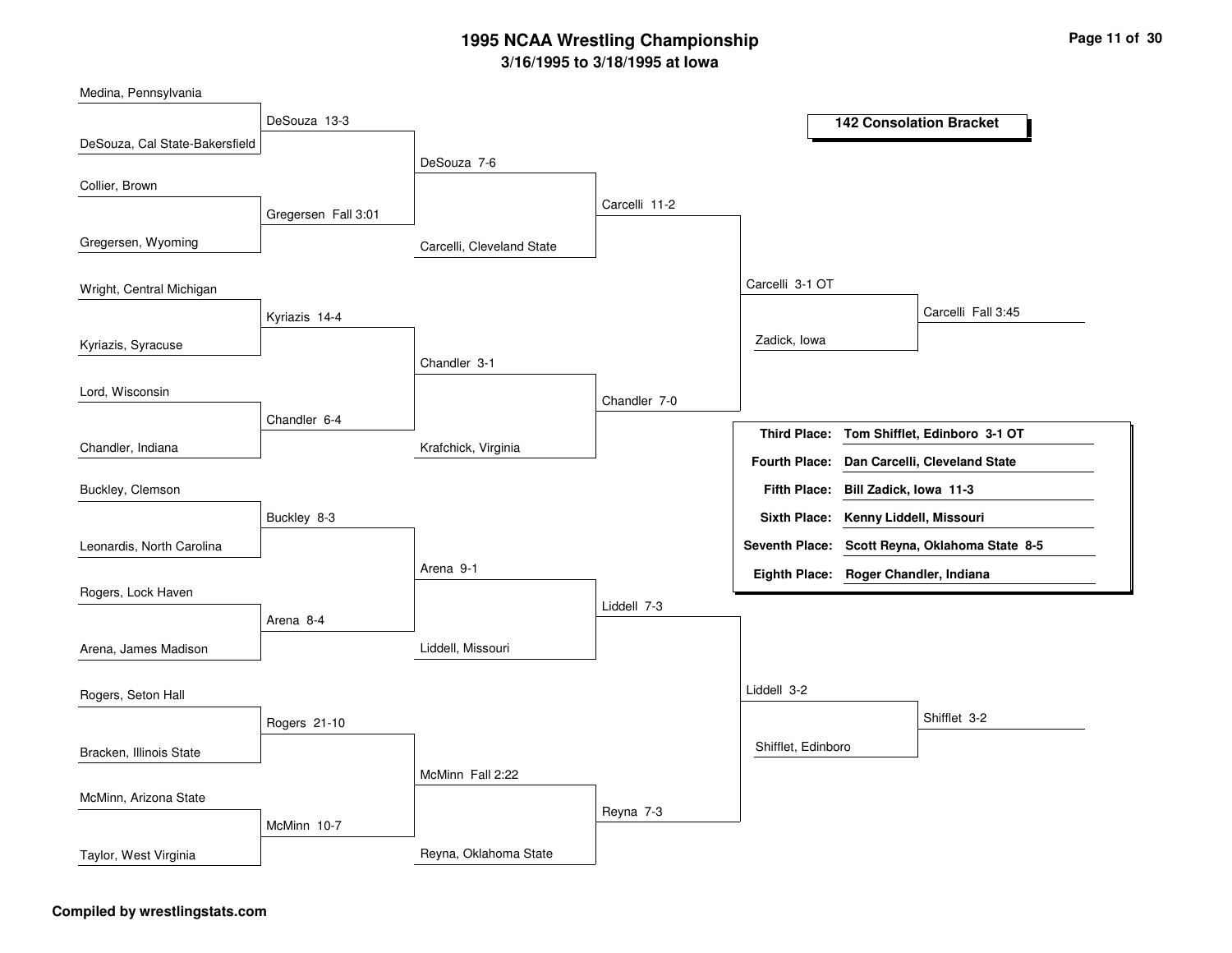#### **Championship Pigtail Bouts for 142**

Gonz Medina - Pennsylvania

Medina Fall 7:40 OTJason Guyton - HowardHughes Fall 4:02John Hughes - Penn State

Buckley 6-3

Brendan Buckley - Clemson

#### **Consolation Pigtail Bouts for 142**

Brendan Buckley - Clemson

Jay Jackson - Stanford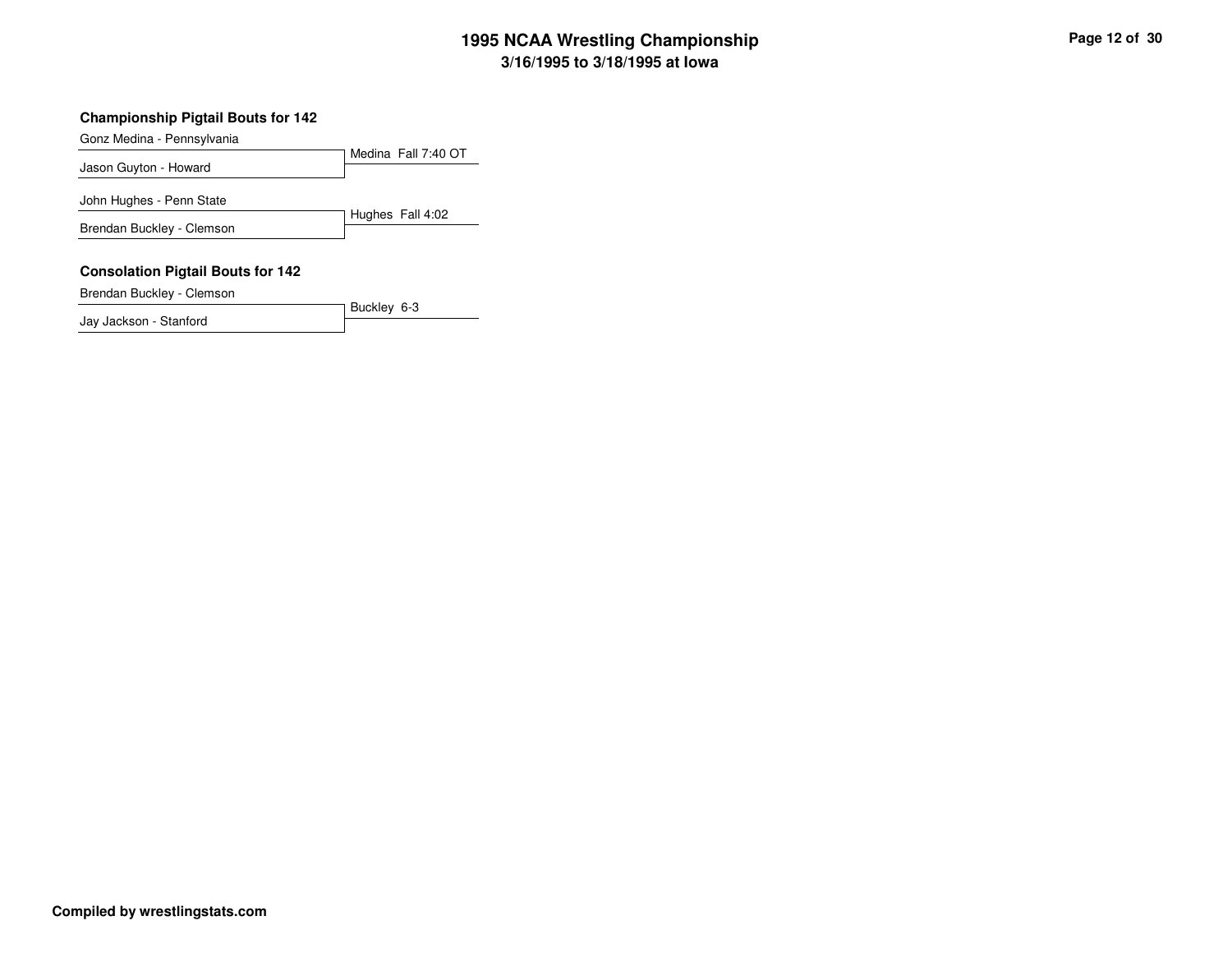| Rod Peddy, Boston University                              |                            |                            |                                |                        |
|-----------------------------------------------------------|----------------------------|----------------------------|--------------------------------|------------------------|
| Chris Sabo, Oklahoma State                                | Rod Peddy DFT 0:36         |                            |                                |                        |
| Lincoln McIlravy, Iowa [1]                                | Lincoln McIlravy Fall 2:10 | Lincoln McIlravy Fall 6:25 |                                | 150 Weight Class       |
| Ryan Cummings, Northern Iowa                              |                            |                            |                                |                        |
| Scott Norton, Oregon [9]                                  |                            |                            | Lincoln McIlravy MT 24-9, 5:39 |                        |
| Jeff Liberman, Syracuse                                   | Scott Norton 7-5           |                            |                                |                        |
| Simon Weaver, Brown                                       |                            | Scott Norton 9-5           |                                |                        |
| Rick Monge, Ohio State [8]                                | Rick Monge 7-4             |                            |                                |                        |
| Jeff Theiler, Arizona State [5]                           |                            |                            |                                | Lincoln McIlravy 9-5   |
| Chad Carlson, Minnesota                                   | Jeff Theiler 4-3 TB        |                            |                                |                        |
| Tod Surmon, Stanford [12]                                 |                            | Jeff Theiler 4-0           |                                |                        |
| Jeremy Ingram, Virginia Military                          | Tod Surmon Fall 2:13       |                            |                                |                        |
| Fred Rodriguez, Georgia State                             |                            |                            | Jeff Theiler 16-3              |                        |
| Troy Charney, North Carolina State                        | Fred Rodriguez 11-6        |                            |                                |                        |
| Chad Bailey, Michigan State [4]                           |                            | Chad Bailey 4-1            |                                |                        |
| Bye                                                       | <b>Chad Bailey</b>         |                            |                                |                        |
| Brent Shiver, Northwestern [10]                           |                            |                            |                                | Steve Marianetti 13-10 |
| Jody Clark, Clarion                                       | Brent Shiver 13-7          |                            |                                |                        |
|                                                           |                            | Chris Bono 4-2             |                                |                        |
| Chris Bono, Iowa State [7]<br>Patrick Flynn, Maryland     | Chris Bono 12-5            |                            |                                |                        |
| Tim Cano, Cal Poly-SLO                                    |                            |                            | Steve Marianetti 6-3           |                        |
| Rob Fieo, Drexel                                          | Tim Cano 13-6              |                            |                                |                        |
| Steve Marianetti, Illinois [2]                            |                            | Steve Marianetti 7-5 OT    |                                |                        |
|                                                           | Steve Marianetti 10-5      |                            |                                |                        |
| Joe Calhoun, Ohio University<br>Steve Cassidy, Lehigh [6] |                            |                            |                                | Steve Marianetti 8-3   |
|                                                           | Steve Cassidy 5-3          |                            |                                |                        |
| Pete Ventresca, Lock Haven                                |                            | Marc Taylor 7-2            |                                |                        |
| Mike Mason, West Virginia                                 | Marc Taylor 14-6           |                            |                                |                        |
| Marc Taylor, North Carolina [11]                          |                            |                            | Temoer Terry 8-4               |                        |
| Temoer Terry, Nebraska [3]                                | Temoer Terry MT 17-2, 6:59 |                            |                                |                        |
| David Steele, George Mason                                |                            | Temoer Terry 5-3           |                                |                        |
| Bye                                                       | Shilo Mathill              |                            |                                |                        |
| Shilo Mathill, Wyoming                                    |                            |                            |                                |                        |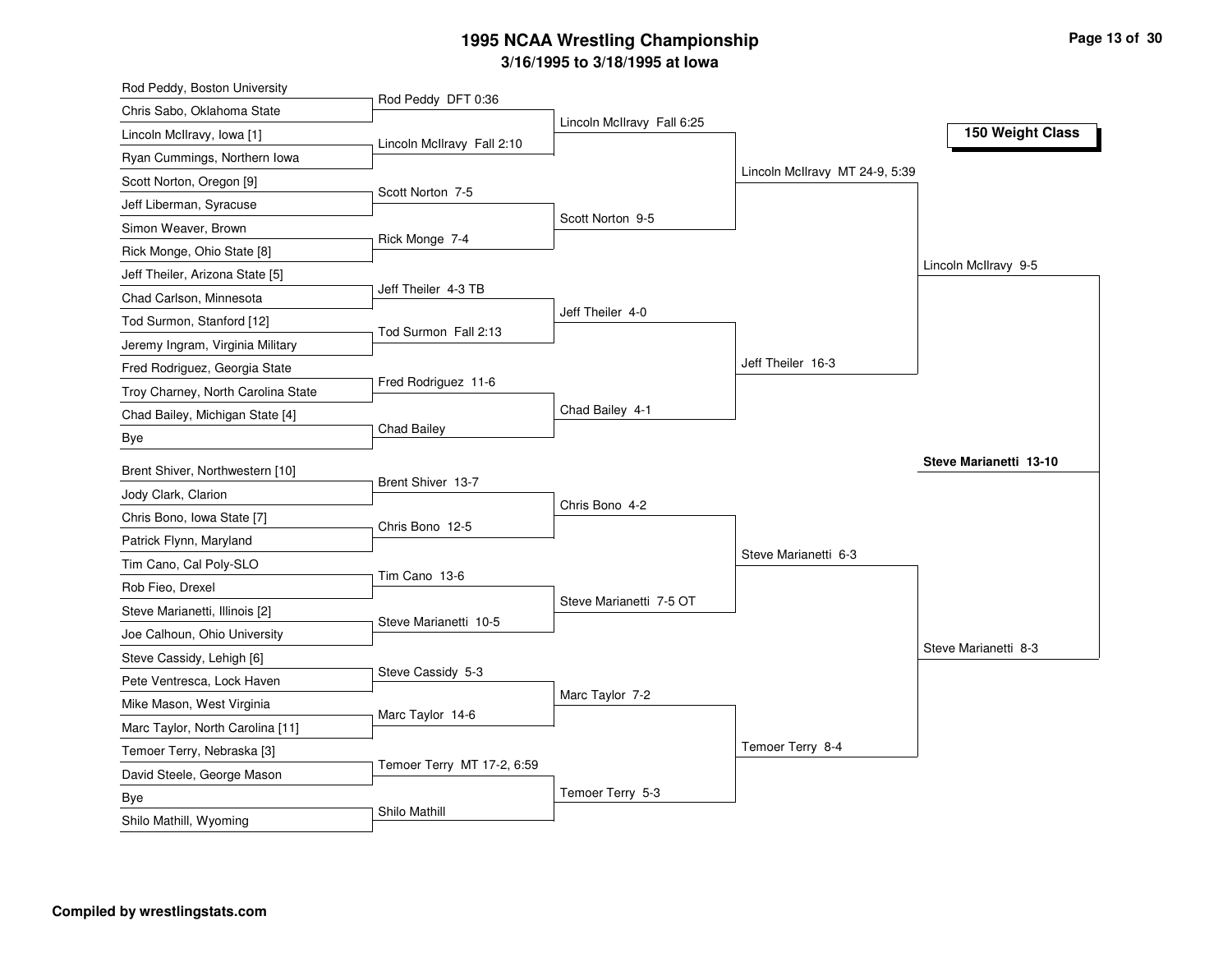Taylor, North CarolinaBono, Iowa StateBailey, Michigan StateNorton, OregonMonge 14-1Carlson 5-3Cano 15-7Cassidy 8-4Taylor Fall 1:48Bono 3-1Bailey 15-8Cassidy 3-2Bono 5-2Cassidy 3-1Theiler, Arizona StateTerry, NebraskaTheiler 4-2 OTTerry 11-7Peddy Fall 4:50Monge 9-3Carlson 7-2RodriguezShiver 7-2Cano 11-6Cassidy 10-1Mathill Fall 3:21Peddy, Boston UniversityMonge, Ohio StateSurmon, StanfordRodriguez, Georgia StateLiberman, SyracuseCarlson, MinnesotaByeShiver, NorthwesternFlynn, MarylandCalhoun, Ohio UniversityCano, Cal Poly-SLOCassidy, LehighMason, West VirginiaSteele, George MasonMathill, Wyoming**150 Consolation BracketJeff Theiler, Arizona State 5-3Chris Bono, Iowa State 4-1Fifth Place:Third Place:Seventh Place: Chad Bailey, Michigan State 7-3Eighth Place: Marc Taylor, North CarolinaFourth Place: Temoer Terry, NebraskaSixth Place: Steve Cassidy, Lehigh**

Cummings, Northern Iowa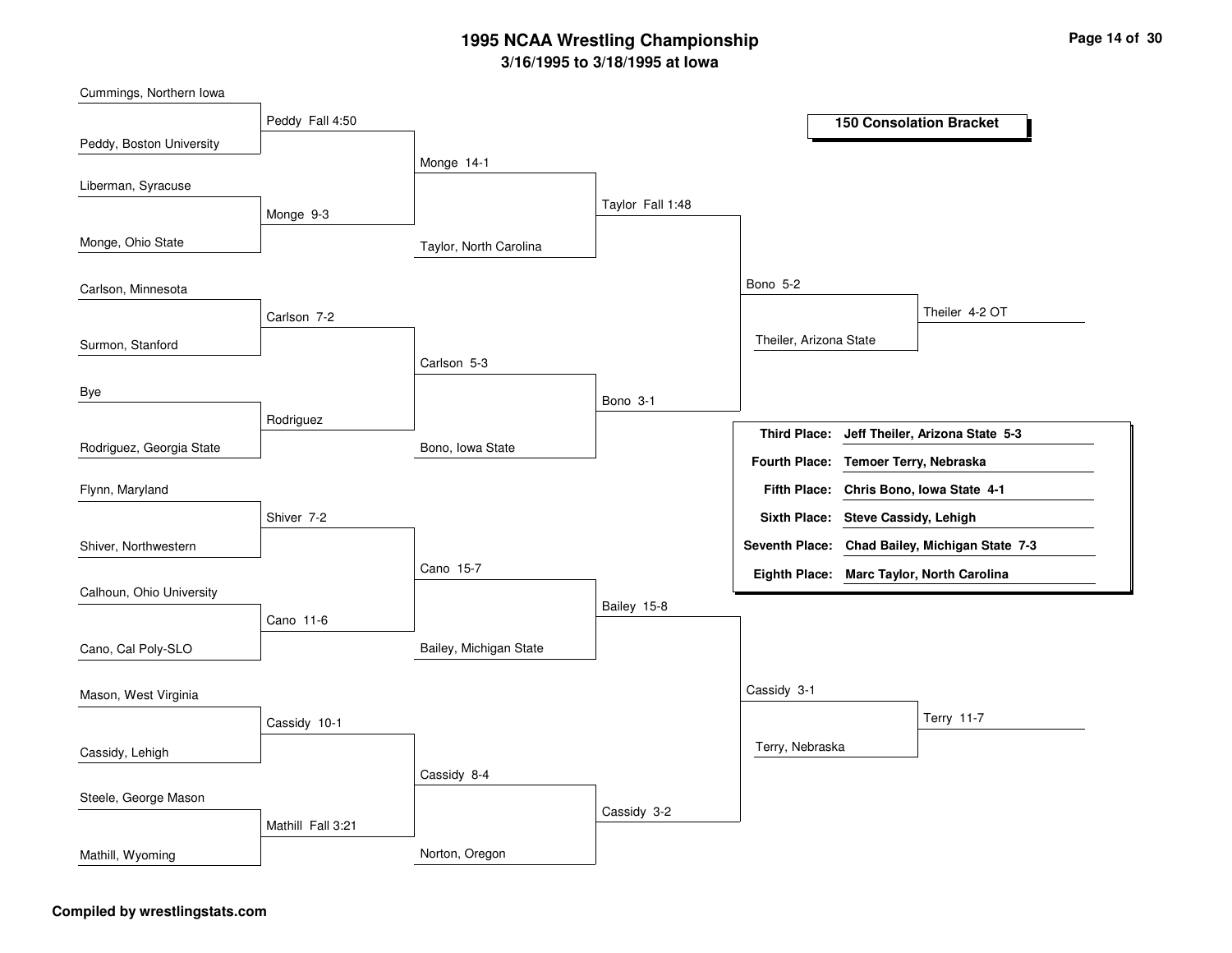**No Pigtails Bouts for 150 Weight Class**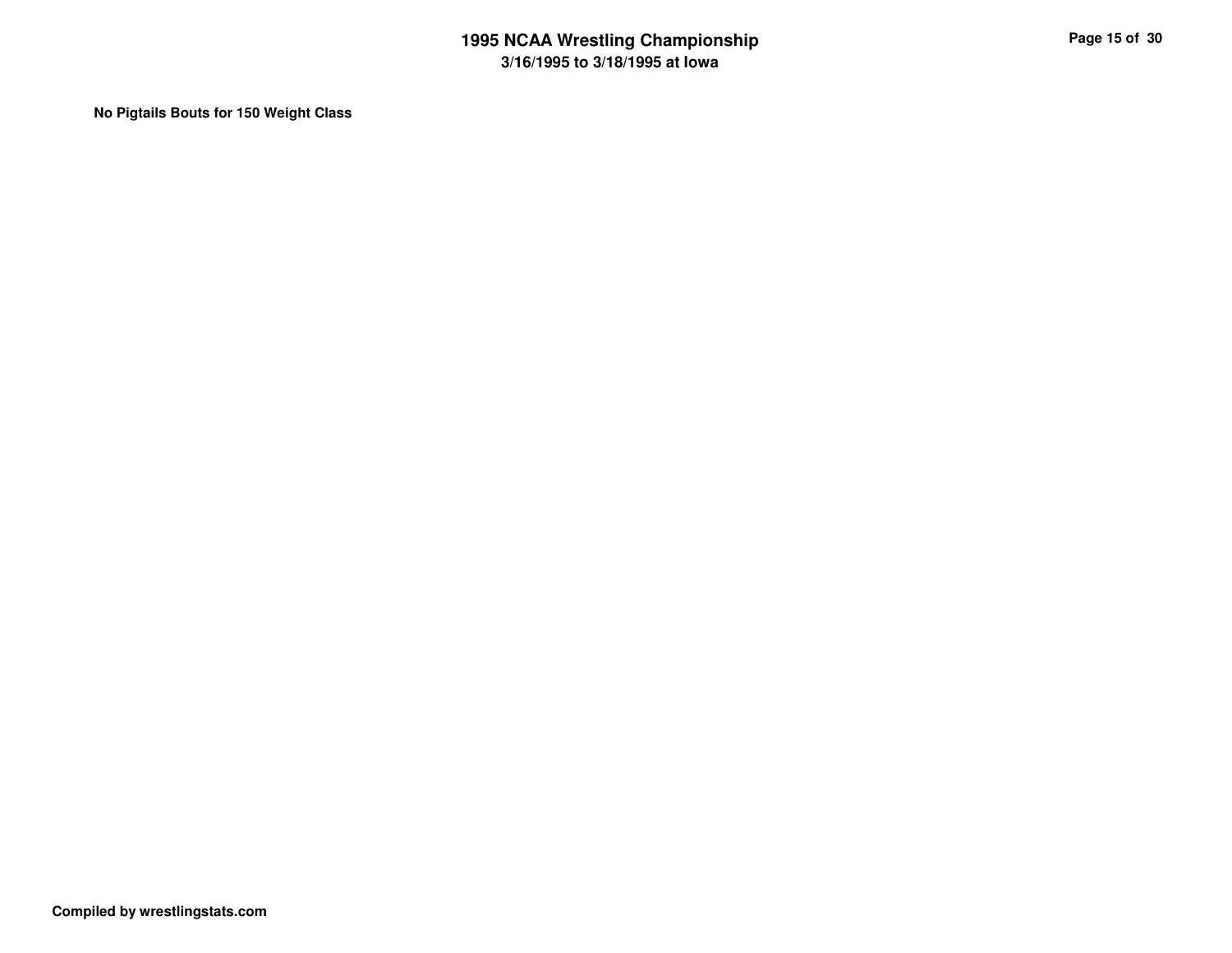| Joe Burke, Seton Hall [1]                                       |                     |                     |                     |                      |
|-----------------------------------------------------------------|---------------------|---------------------|---------------------|----------------------|
| Brandon Alderman, Wyoming                                       | Joe Burke 8-4       |                     |                     |                      |
| Clark Conover, Cal Poly-SLO                                     | Clark Conover 5-3   | Joe Burke 7-3       |                     | 158 Weight Class     |
| Mike Migliaccio, Miami Ohio                                     |                     |                     |                     |                      |
| Eric Smith, Ohio State [8]                                      |                     |                     | Eric Smith 3-2      |                      |
| Shawn Tripoli, Central Connecticut                              | Eric Smith 7-4      |                     |                     |                      |
| Scott Goodale, Lock Haven [9]                                   |                     | Eric Smith 6-4      |                     |                      |
| Matt Suter, Arizona State                                       | Matt Suter 3-2      |                     |                     |                      |
| Hardell Moore, Oklahoma State                                   |                     |                     |                     | Dan Wirnsberger 3-2  |
| Gill Journey, Chicago State                                     | Hardell Moore 8-4   |                     |                     |                      |
| Jason Kraft, Nebraska [12]                                      |                     | Jason Kraft 6-1     |                     |                      |
| John McClain, Indiana                                           | Jason Kraft 4-2 OT  |                     |                     |                      |
| Joe Stanton, North Carolina-Greensboro                          |                     |                     | Dan Wirnsberger 4-2 |                      |
| Mickey Ritter, Cal State-Bakersfield                            | Mickey Ritter 11-6  |                     |                     |                      |
| Dan Wirnsberger, Michigan State [4]                             |                     | Dan Wirnsberger 3-2 |                     |                      |
| Kevin Johnson, Virginia Military                                | Dan Wirnsberger 5-3 |                     |                     |                      |
|                                                                 |                     |                     |                     | Ernest Benion 6-5    |
| Mike Collins, Missouri                                          | Mike Collins 10-6   |                     |                     |                      |
|                                                                 |                     |                     |                     |                      |
| Bruce Hainan, Duquesne                                          |                     | Mike Collins 6-3    |                     |                      |
| John Withrow, Pittsburgh                                        | John Withrow 1-1 TB |                     |                     |                      |
| Glenn Pritzlaff, Penn State                                     |                     |                     | Ernest Benion 11-6  |                      |
| Ernest Benion, Illinois [7]                                     | Ernest Benion 9-2   |                     |                     |                      |
| Dan Kjeldgaard, Northern Iowa                                   |                     | Ernest Benion 12-5  |                     |                      |
| Matt Marciniak, Army [10]                                       | Mike VanOss 3-1     |                     |                     |                      |
| Mike VanOss, Maryland                                           |                     |                     |                     | Ernest Benion 3-1 OT |
| Tivon Abel, Brown                                               |                     |                     |                     |                      |
| Dwight Gardner, Ohio University                                 | Dwight Gardner 14-3 |                     |                     |                      |
| Tony Robie, Edinboro [3]                                        | Tony Robie 11-5     | Tony Robie 19-7     |                     |                      |
| Barry Weldon, Iowa State                                        |                     |                     |                     |                      |
| Daryl Weber, Iowa [6]                                           |                     |                     | Tony Robie 9-4      |                      |
| Josh Stanley, Drexel                                            | Daryl Weber 7-3     |                     |                     |                      |
| Mike Chase, North Carolina [11]<br>Alfonzo Tucker, Fresno State | Alfonzo Tucker 7-6  | Daryl Weber 10-6    |                     |                      |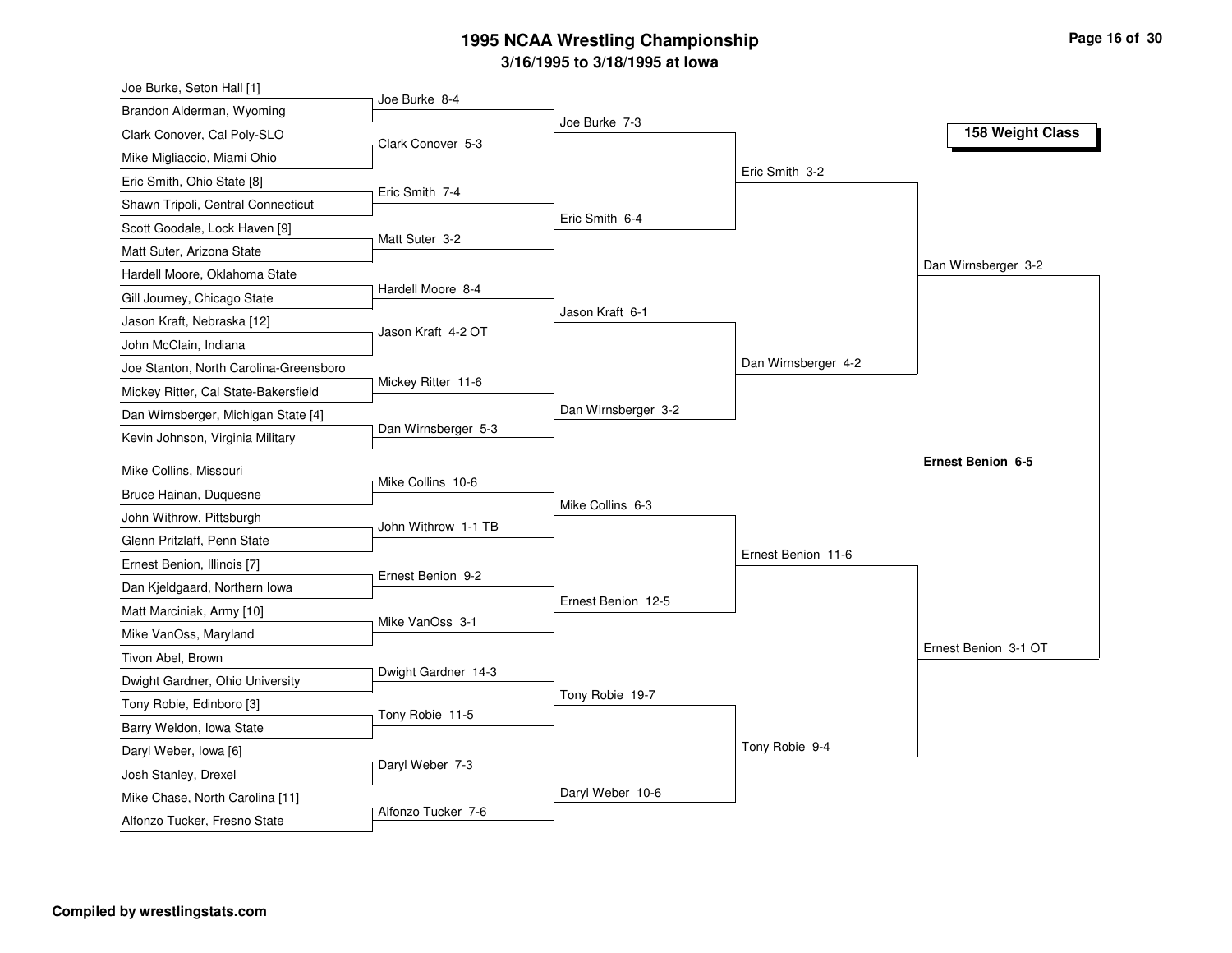Weber, IowaCollins, MissouriKraft, NebraskaBurke, Seton HallSuter 9-4Johnson 3-1 OTWithrow Fall 1:32Weldon 8-0Weber 13-4Collins 4-3Withrow 9-0Burke 1-0Weber 4-1Burke 3-0Smith, Ohio StateRobie, EdinboroSmith DFT 3:20Burke 8-4 OTWalter 5-2Suter Fall 1:34Moore 5-3 TBJohnson 10-3Withrow 5-2Kjeldgaard Fall 4:26Weldon 5-2Tucker 9-3Conover, Cal Poly-SLOSuter, Arizona StateMoore, Oklahoma StateRitter, Cal State-BakersfieldWalter, WisconsinTripoli, Central ConnecticutMcClain, IndianaJohnson, Virginia MilitaryWithrow, PittsburghHainan, DuquesneKjeldgaard, Northern IowaVanOss, MarylandGardner, Ohio UniversityWeldon, Iowa StateStanley, DrexelTucker, Fresno State**158 Consolation BracketJoe Burke, Seton Hall Med FFTTony Robie, Edinboro Fall 1:19Fifth Place:Third Place:Seventh Place: John Withrow, Pittsburgh 8-6Eighth Place: Mike Collins, Missouri Fourth Place: Eric Smith, Ohio StateSixth Place: Daryl Weber, Iowa**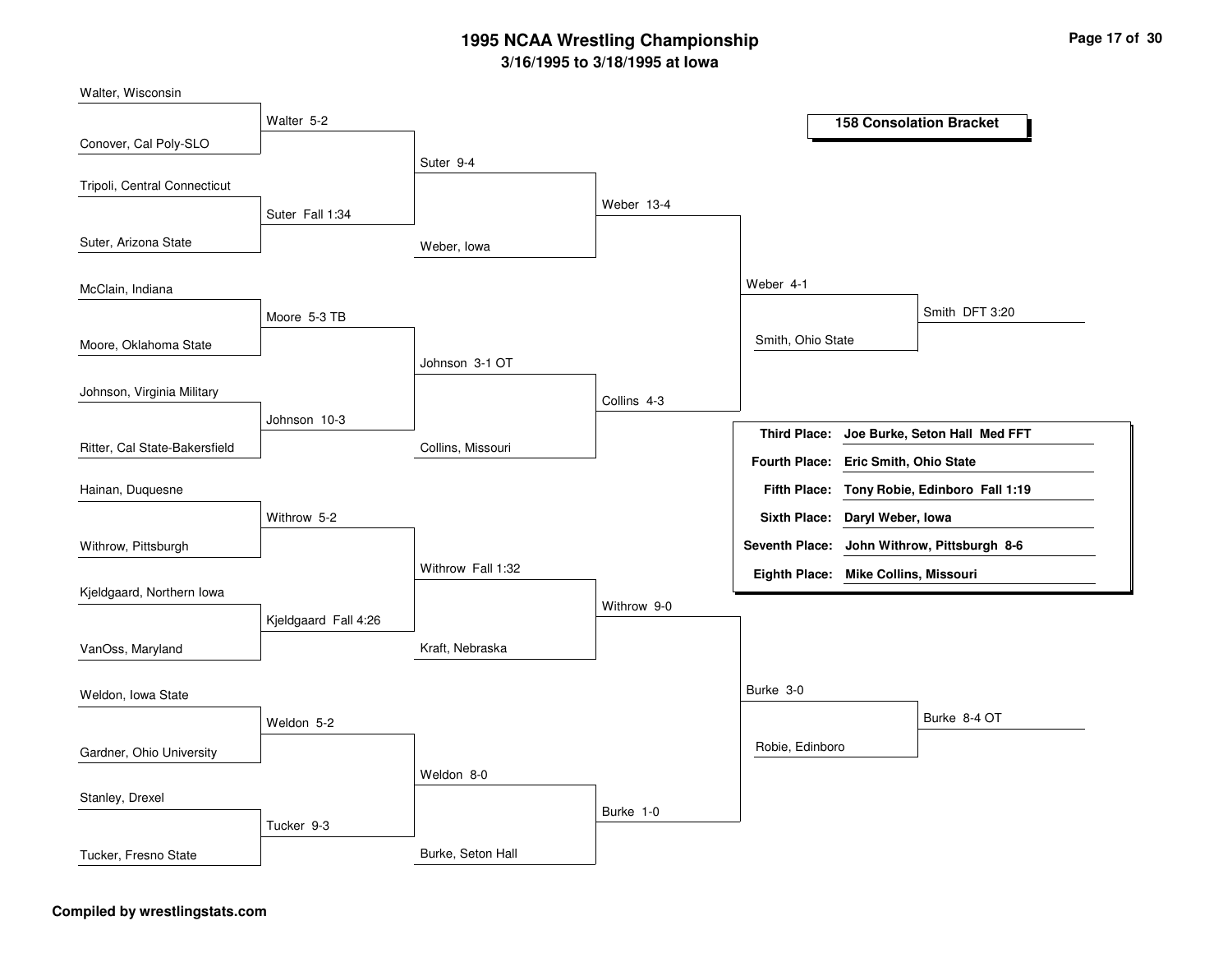#### **Championship Pigtail Bouts for 158**

| Mike Collins - Missouri                                     |             |
|-------------------------------------------------------------|-------------|
| Earl Walker - Boston University                             | Collins 7-5 |
| Joe Burke - Seton Hall<br>Chris Walter - Wisconsin          | Burke 10-4  |
| Hardell Moore - Oklahoma State<br>Jeff Catrabone - Michigan | Moore 5-4   |
| <b>Consolation Pigtail Bouts for 158</b>                    |             |
| Chris Walter - Wisconsin                                    | Walter 5-4  |
| Brandon Alderman - Wyoming                                  |             |
| Bruce Hainan - Duquesne                                     | Hainan 8-6  |

Earl Walker - Boston University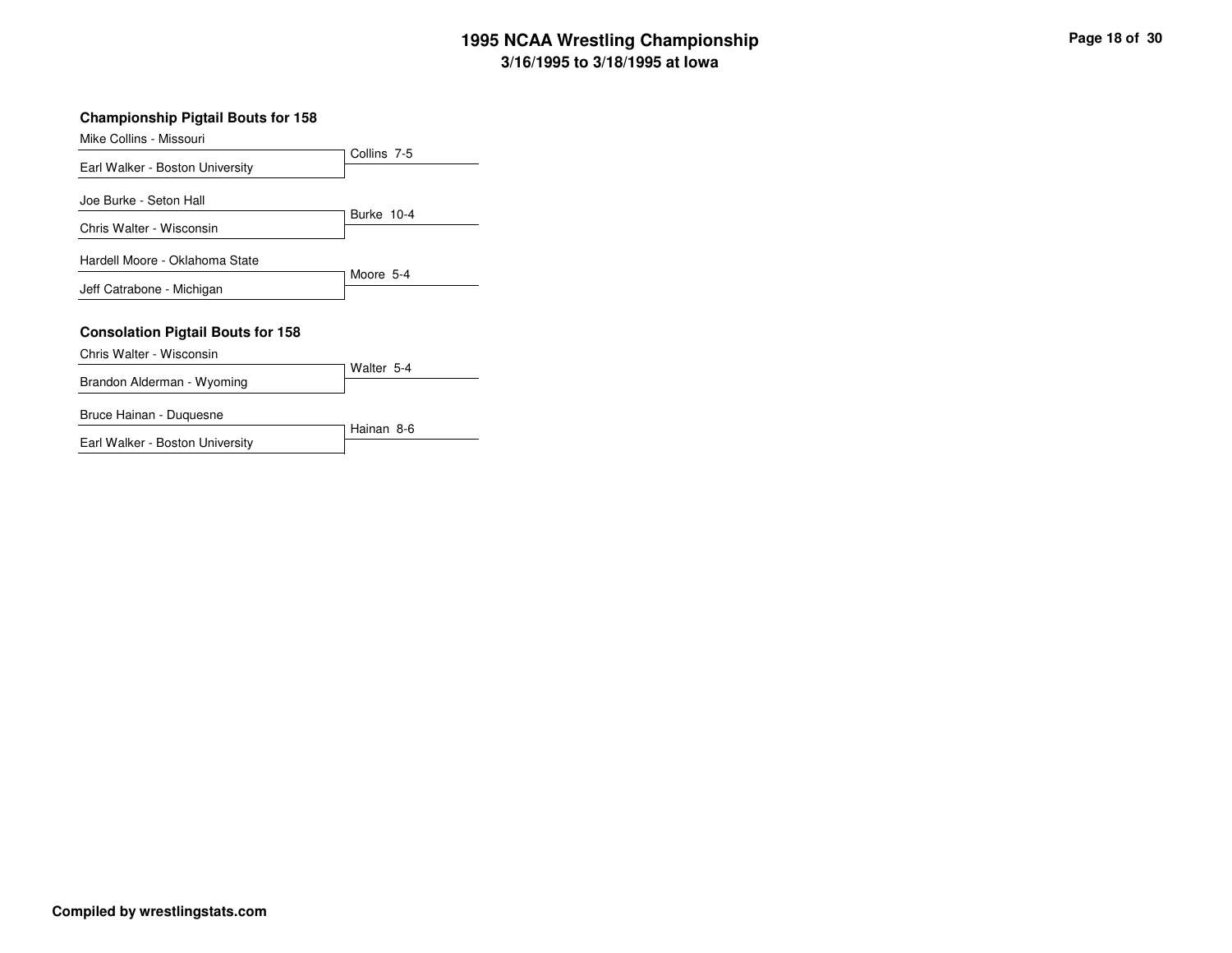| Zac Taylor, Minnesota [8]                                    |                           |                    |                     |                           |
|--------------------------------------------------------------|---------------------------|--------------------|---------------------|---------------------------|
| Romy O'Daniel, Army                                          | Romy O'Daniel 6-2         |                    |                     |                           |
| Bryan Matusic, Pittsburgh                                    | Charles Gary 2-0          | Romy O'Daniel 3-1  |                     | 167 Weight Class          |
| Charles Gary, Illinois [9]                                   |                           |                    |                     |                           |
| Rob MacArthur, Georgia State                                 |                           |                    | Markus Mollica 12-3 |                           |
| Ken Johnson, North Carolina State                            | Ken Johnson 10-5          |                    |                     |                           |
| Markus Mollica, Arizona State [1]                            |                           | Markus Mollica 7-3 |                     |                           |
| Jason Wedgbury, Northern Iowa                                | Markus Mollica 11-5       |                    |                     |                           |
| Charles Burton, Boise State [5]                              |                           |                    |                     | Markus Mollica 12-5       |
| Ryan Edmundson, Indiana                                      | Charles Burton 9-7        |                    |                     |                           |
| Jason Sexton, Missouri [12]                                  |                           | Charles Burton 5-3 |                     |                           |
| Barry Jarvis, Miami Ohio                                     | Jason Sexton 8-1          |                    |                     |                           |
| Neal Mason, Cal Poly-SLO                                     |                           |                    | Matt Nerem 6-4 OT   |                           |
| Howie Miller, Virginia                                       | Howie Miller 3-1          |                    |                     |                           |
| Matt Nerem, Iowa [4]                                         |                           | Matt Nerem 10-0    |                     |                           |
| Paul Antonio, Clarion                                        | Matt Nerem 6-2            |                    |                     |                           |
| Erik Josephson, Nebraska                                     |                           |                    |                     | <b>Markus Mollica 5-3</b> |
| Scott Hage, West Virginia                                    | Scott Hage 8-6            |                    |                     |                           |
| Mark Branch, Oklahoma State [2]                              |                           | Mark Branch 10-4   |                     |                           |
|                                                              | Mark Branch 7-4           |                    |                     |                           |
|                                                              |                           |                    |                     |                           |
| Joel Morissette, Michigan State                              |                           |                    | Mark Branch 11-6    |                           |
| Rick Hepp, Lehigh [7]                                        | Rick Hepp 6-4 OT          |                    |                     |                           |
| Jason Streeter, Fresno State                                 |                           | Chad Renner 9-3    |                     |                           |
| Tim Fix, Eastern Illinois                                    | Chad Renner MT 22-6, 6:00 |                    |                     |                           |
| Chad Renner, Oregon State [10]                               |                           |                    |                     | Mark Branch 12-7          |
| Chad Biggert, Michigan [3]                                   | Chad Biggert 7-4          |                    |                     |                           |
| Rob Reaves, Citadel                                          |                           | Lou Cerchio 4-2    |                     |                           |
| Zach Randall, Oklahoma                                       | Lou Cerchio 6-3           |                    |                     |                           |
| Lou Cerchio, Seton Hall                                      |                           |                    | Stan Banks 3-2      |                           |
| Sam Neider, Northwestern                                     | Stan Banks 17-3           |                    |                     |                           |
| Stan Banks, North Carolina [6]<br>Jason Prokopchak, Bucknell |                           | Stan Banks 5-3     |                     |                           |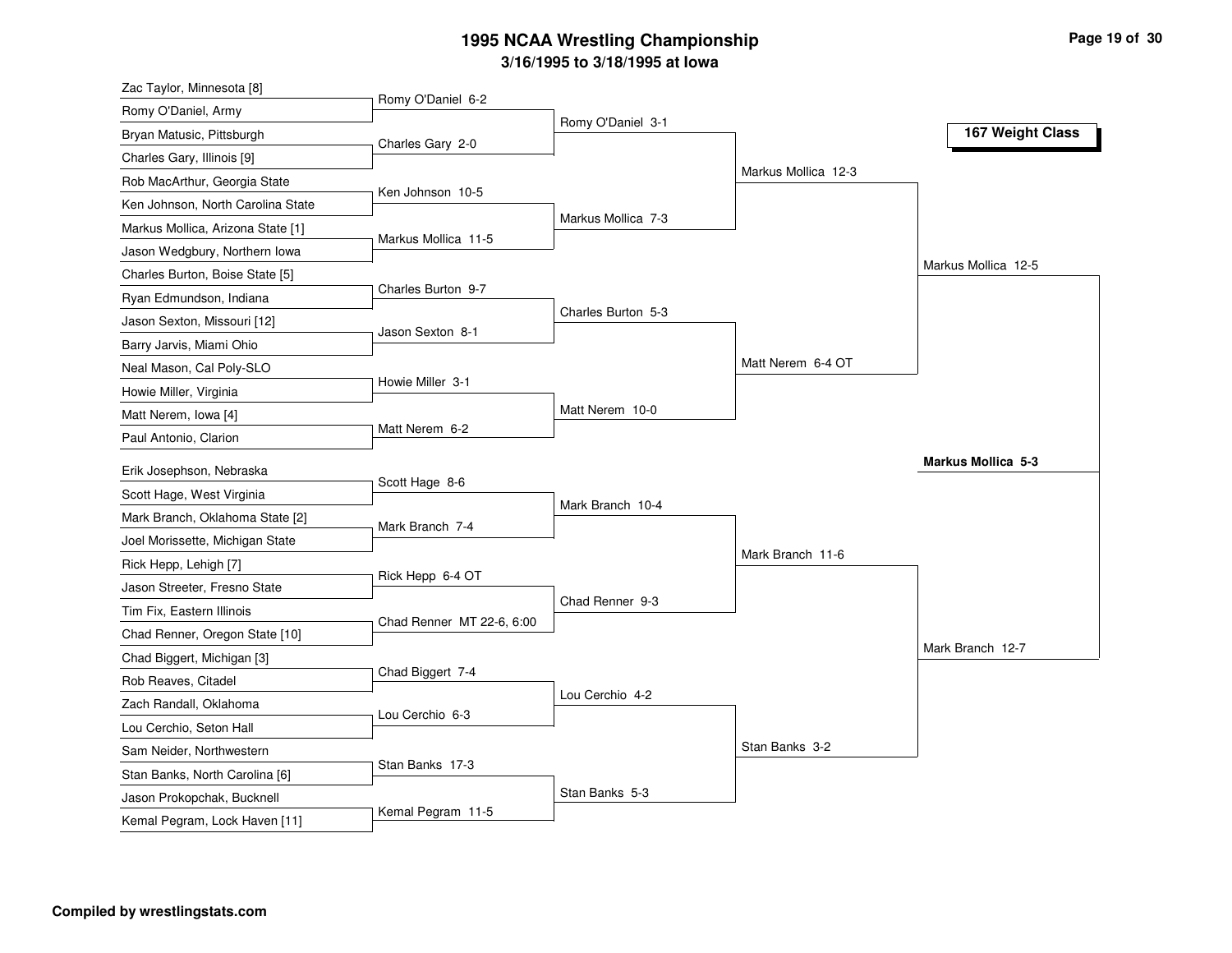Cerchio, Seton HallRenner, Oregon StateBurton, Boise StateO'Daniel, ArmyGary 6-0Sexton 3-2Hepp 4-2Biggert 10-4Cerchio 8-0Renner Fall 3:14Hepp 9-4Biggert 3-1 OTRenner 11-5Hepp 9-4Nerem, IowaBanks, North CarolinaRenner 9-5Banks 12-7 OTGary 6-4 OTWedgbury 10-6Sexton 9-1Antonio 12-2Morissette 8-7Hepp Fall 3:57Biggert 5-2Neider Fall 5:49Gary, IllinoisJohnson, North Carolina StateSexton, MissouriMiller, VirginiaTaylor, MinnesotaWedgbury, Northern IowaEdmundson, IndianaAntonio, ClarionHage, West VirginiaMorissette, Michigan StateFix, Eastern IllinoisHepp, LehighBiggert, MichiganRandall, OklahomaNeider, NorthwesternPegram, Lock Haven**167 Consolation BracketStan Banks, North Carolina 3-2Rick Hepp, Lehigh 7-5Fifth Place:Third Place:Seventh Place: Lou Cerchio, Seton Hall 3-2Eighth Place: Chad Biggert, MichiganFourth Place: Chad Renner, Oregon StateSixth Place: Matt Nerem, Iowa**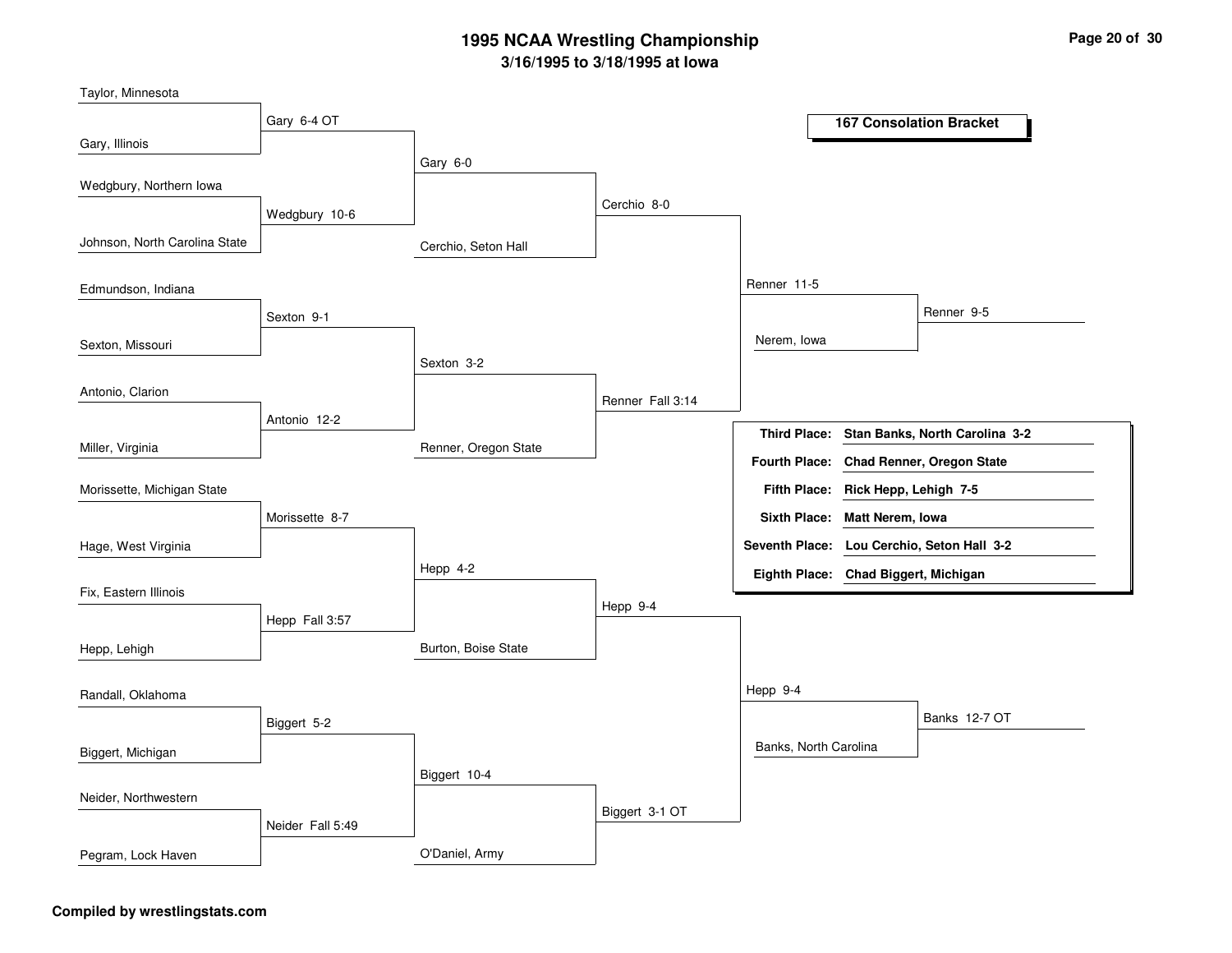#### **Championship Pigtail Bouts for 167**

| Chad Biggert - Michigan                  |                  |
|------------------------------------------|------------------|
|                                          | Biggert 4-2      |
| Brandon Slay - Pennsylvania              |                  |
| Erik Josephson - Nebraska                | Josephson 6-5 TB |
| Melvin Yates - Howard                    |                  |
| Charles Burton - Boise State             | Burton 8-1       |
| Chris Todd - Old Dominion                |                  |
| Zac Taylor - Minnesota                   | Taylor 6-4       |
| Brad Alderman - Wyoming                  |                  |
|                                          |                  |
| <b>Consolation Pigtail Bouts for 167</b> |                  |
| - - - - - -                              |                  |

Edmundson 4-2Ryan Edmundson - IndianaChris Todd - Old Dominion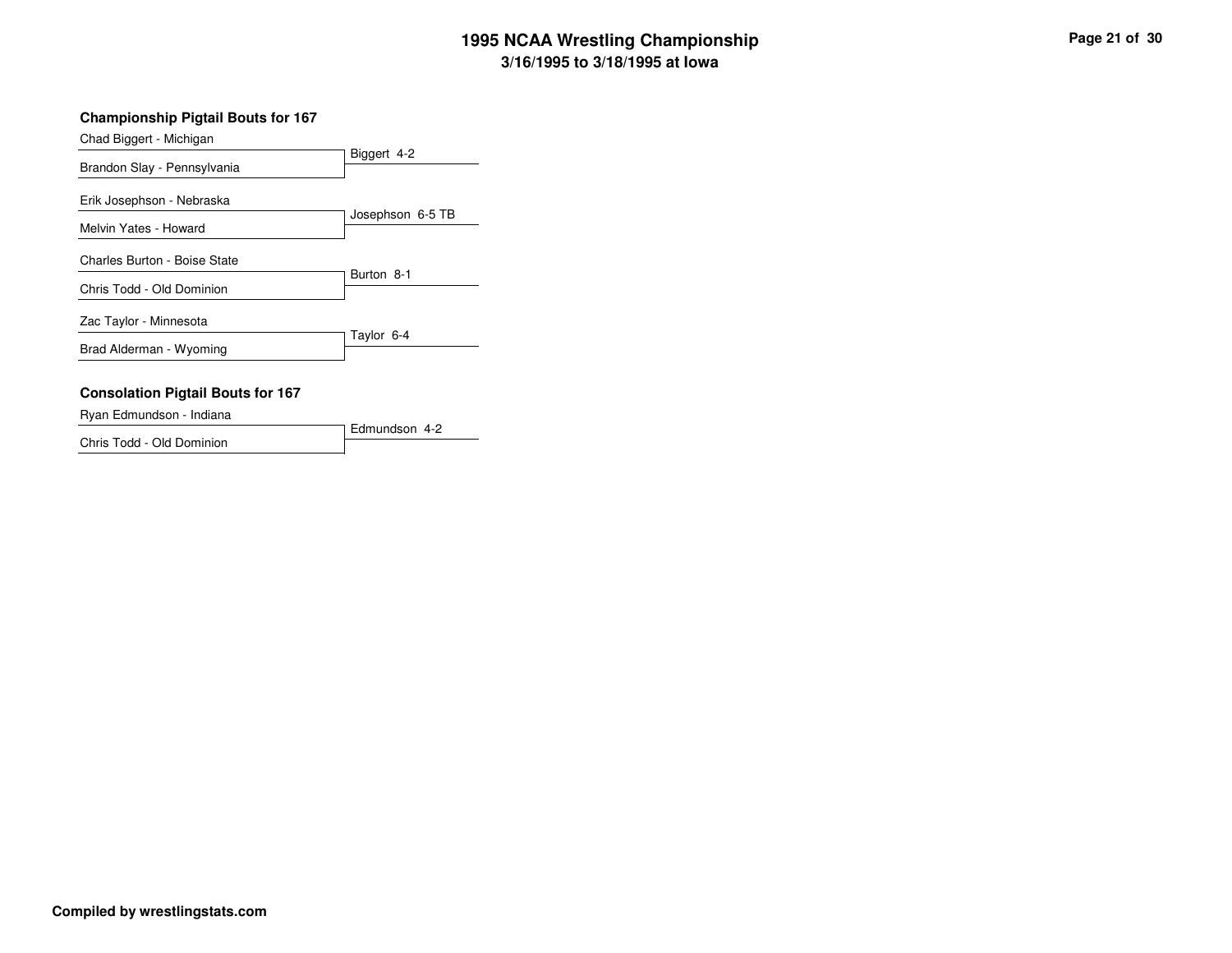| Les Gutches, Oregon State [1]           |                           |                         |                           |                   |
|-----------------------------------------|---------------------------|-------------------------|---------------------------|-------------------|
| Dan Colace, Missouri                    | Les Gutches 14-6          | Les Gutches 13-4        |                           |                   |
| Mitch Clark, Ohio State                 | Mitch Clark 8-4           |                         |                           | 177 Weight Class  |
| Jason Geris, Fresno State               |                           |                         |                           |                   |
| Pat Lynch, Georgia State [8]            |                           |                         | Les Gutches MT 18-3, 7:00 |                   |
| Kenny Mbah, Nebraska                    | Pat Lynch 6-3             |                         |                           |                   |
| Mike Geurin, Lock Haven [9]             |                           | Mike Geurin 6-1 OT      |                           |                   |
| Rob Barlow, George Mason                | Mike Geurin 10-4          |                         |                           |                   |
| Reese Andy, Wyoming [5]                 |                           |                         |                           | Les Gutches 4-2   |
| Mark Smith, Oklahoma State              | Reese Andy 8-5            |                         |                           |                   |
| Chuck Haas, Seton Hall                  |                           | Reese Andy 5-4          |                           |                   |
| Erich Harvey, Michigan State [12]       | Erich Harvey 9-2          |                         |                           |                   |
| Carlos Eason, Cornell                   |                           |                         | Ray Brinzer 6-5           |                   |
| Ray Brinzer, Iowa [4]                   | Ray Brinzer 3-0           |                         |                           |                   |
| Jevon Herman, Illinois                  |                           | Ray Brinzer 11-5        |                           |                   |
| Seth Meyerson, Appalachian State        | Jevon Herman Fall 5:54    |                         |                           |                   |
| Doug Zembiec, Navy [7]                  |                           |                         |                           | Les Gutches 8-4   |
| John Koss, West Virginia                | Doug Zembiec 8-6          |                         |                           |                   |
| Derek Scott, Cal State-Bakersfield [10] |                           | Doug Zembiec 9-7        |                           |                   |
| Marc Papa, Maryland                     | Derek Scott MT 19-4, 5:41 |                         |                           |                   |
| Quincey Clark, Oklahoma [2]             |                           |                         | Quincey Clark Fall 4:27   |                   |
| Mike Vakos, Illinois State              | Quincey Clark 11-8        |                         |                           |                   |
| Ben Barton, Northern Iowa               |                           | Quincey Clark 3-1 OT    |                           |                   |
| Aaron Simpson, Arizona State            | Aaron Simpson 7-6         |                         |                           |                   |
| Ben Lehrfeld, Northern Illinois         |                           |                         |                           | Quincey Clark 3-2 |
| Gage Short, Virginia                    | Ben Lehrfeld 7-2          |                         |                           |                   |
| Jim Straight, Edinboro                  |                           | Brett Colombini 10-3    |                           |                   |
| Brett Colombini, Minnesota [3]          | Brett Colombini 11-5      |                         |                           |                   |
| Bob Ferraro, Bucknell [11]              |                           |                         | Brett Colombini 2-1 TB    |                   |
| John Shelton, Central Michigan          | Bob Ferraro 8-0           |                         |                           |                   |
| Bye                                     |                           | Rohan Gardner Fall 2:36 |                           |                   |
| Rohan Gardner, Northwestern [6]         | Rohan Gardner             |                         |                           |                   |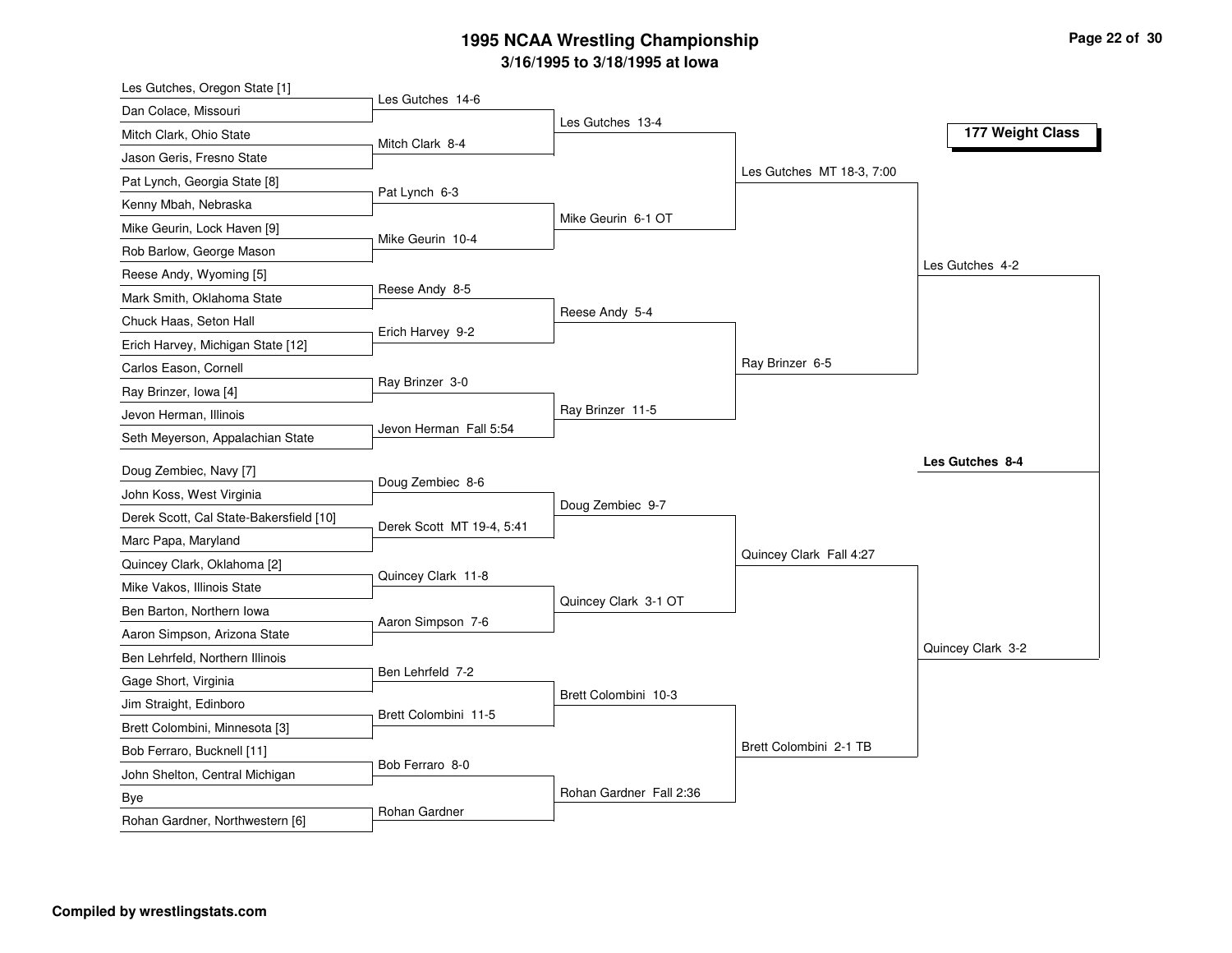Gardner, NorthwesternZembiec, NavyAndy, WyomingGeurin, Lock HavenLynch 7-3Harvey Fall 3:56Koss 5-1Ferraro 7-2Gardner 7-3Zembiec 5-3Andy 11-5Ferraro 1-0Gardner 8-1Andy 4-3 OTBrinzer, IowaColombini, MinnesotaBrinzer 7-4Colombini DFT 4:39Colace 6-3Lynch Fall 4:52Harvey Fall 1:21Eason 8-6Koss 9-6Simpson 6-4 OTStraight 3-1FerraroClark, Ohio StateLynch, Georgia StateHarvey, Michigan StateHerman, IllinoisColace, MissouriBarlow, George MasonSmith, Oklahoma StateEason, CornellScott, Cal State-BakersfieldKoss, West VirginiaVakos, Illinois StateSimpson, Arizona StateLehrfeld, Northern IllinoisStraight, EdinboroByeFerraro, Bucknell**177 Consolation BracketRay Brinzer, Iowa 9-1Fifth Place: Rohan Gardner, Northwestern Med FFT Third Place:Seventh Place: Bob Ferraro, Bucknell 2-1 OTEighth Place: Doug Zembiec, NavyFourth Place: Brett Colombini, MinnesotaSixth Place: Reese Andy, Wyoming**

#### **Compiled by wrestlingstats.com**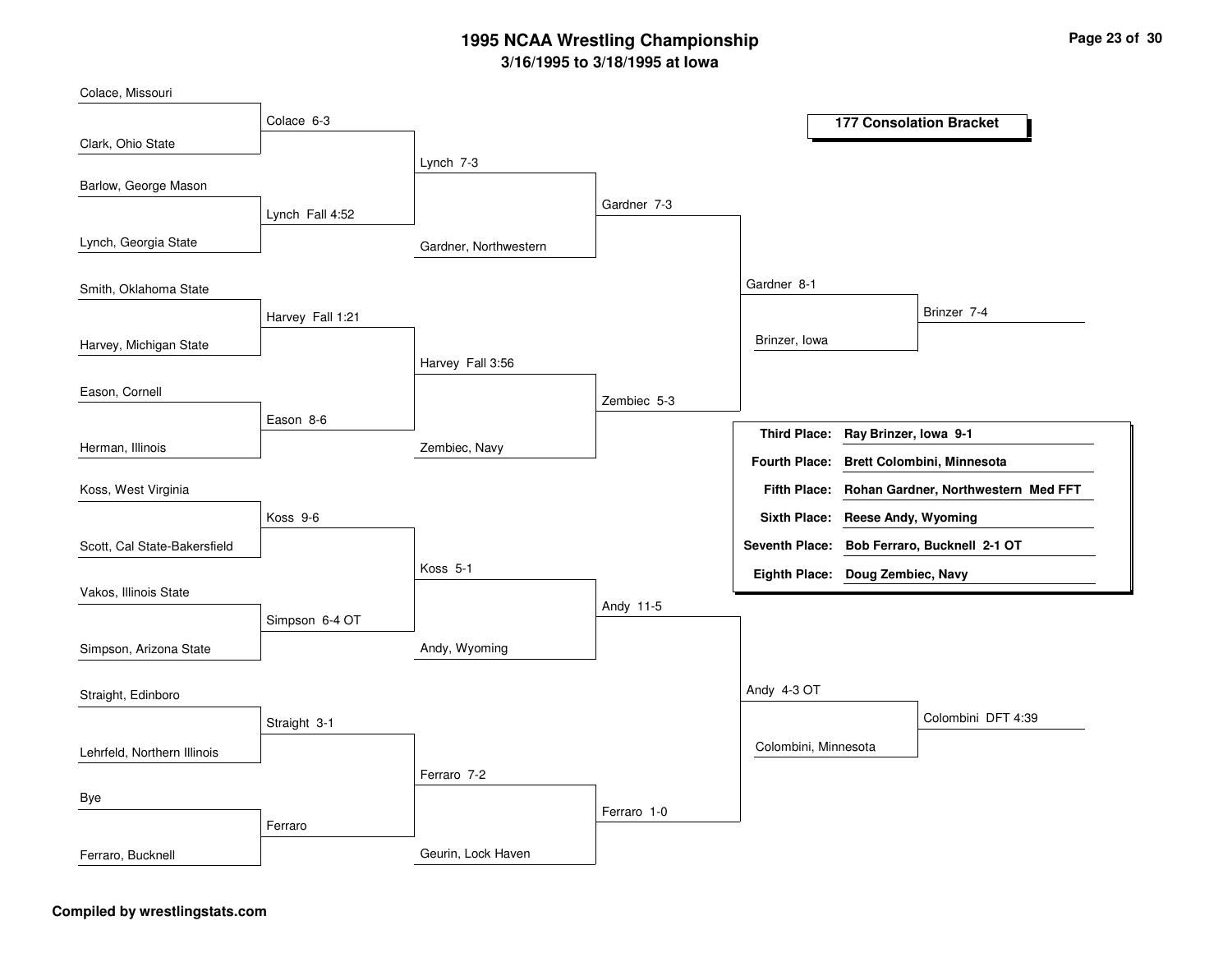**No Pigtails Bouts for 177 Weight Class**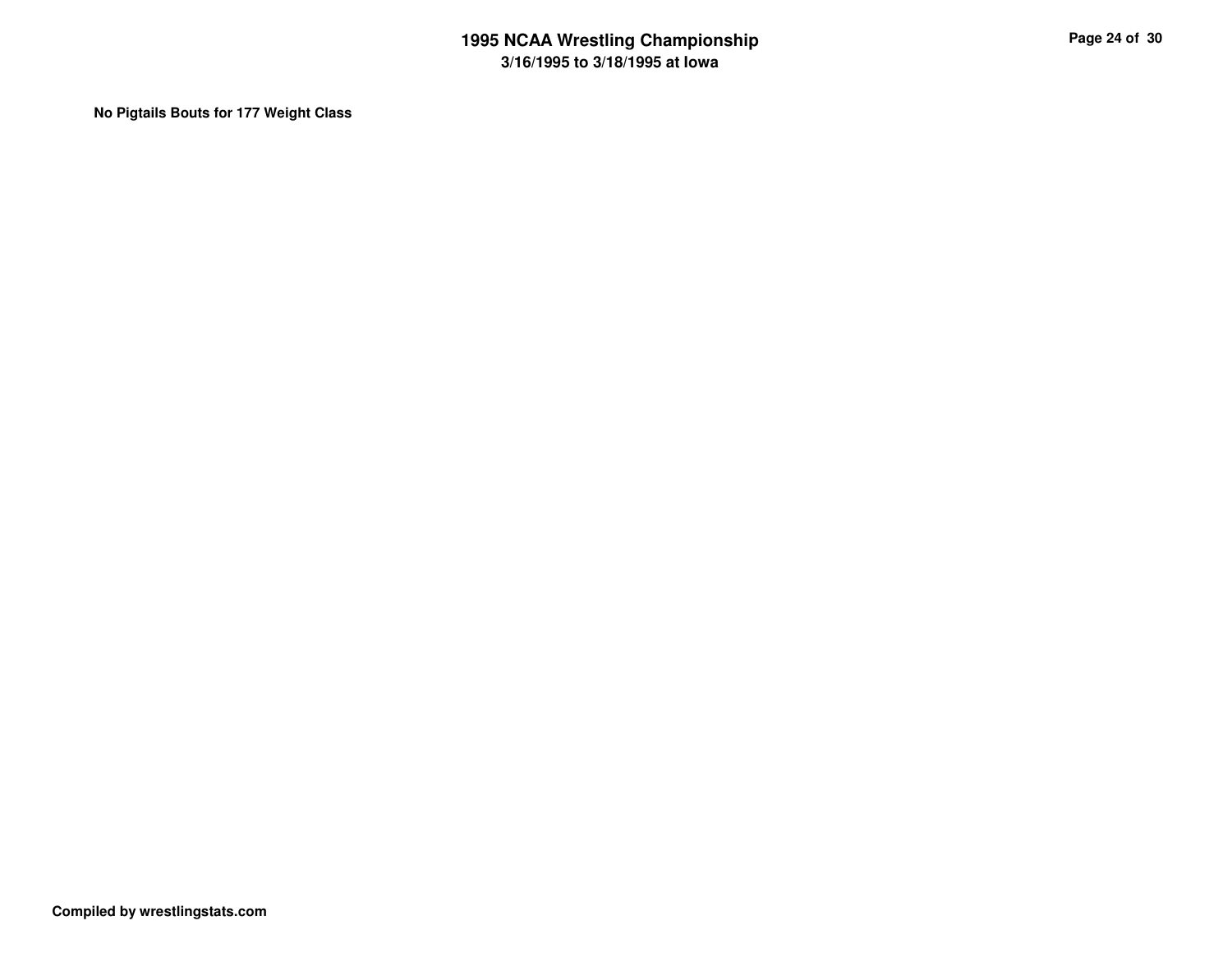| Jehad Hamdan, Michigan [8]                  |                         |                    |                         |                   |
|---------------------------------------------|-------------------------|--------------------|-------------------------|-------------------|
| Lonny Rivera, Cleveland State               | Jehad Hamdan 12-8       | Jehad Hamdan 9-0   |                         |                   |
| Nick Szerlip, Columbia [9]                  | Nick Szerlip 7-4        |                    |                         | 190 Weight Class  |
| Daryk Moistner, Tennessee-Chattanooga       |                         |                    |                         |                   |
| Chad Flack, Oregon State                    | Chad Flack 15-4         |                    | Joel Sharratt Fall 4:42 |                   |
| Darrin Vincent, Boston University           |                         |                    |                         |                   |
| Humphrey Atiemo, Maryland                   | Joel Sharratt Fall 2:09 | Joel Sharratt 18-4 |                         |                   |
| Joel Sharratt, Iowa [1]                     |                         |                    |                         |                   |
| Jassen Froehlich, Cal State-Bakersfield [5] |                         |                    |                         | Joel Sharratt 7-2 |
| Ian Hearn, Central Michigan                 | Jassen Froehlich 6-2    |                    |                         |                   |
| Jacob Scott, American [12]                  | Jacob Scott 12-6        | Jacob Scott 3-1    |                         |                   |
| Aaron Strobel, Clemson                      |                         |                    |                         |                   |
| Demond Rodez, Northern Illinois             |                         |                    | John Kading 8-4         |                   |
| Jerry Brooks, Campbell                      | Jerry Brooks Fall 0:27  |                    |                         |                   |
| John Kading, Oklahoma [4]                   |                         | John Kading 14-1   |                         |                   |
| Bye                                         | John Kading             |                    |                         |                   |
| Tony Llanusa, North Carolina [10]           |                         |                    |                         | J.J. McGrew 8-6   |
| Paul Fitzpatrick, Brown                     | Tony Llanusa 6-3        |                    |                         |                   |
| Bryan Stout, Clarion [7]                    |                         | Bryan Stout 1-0    |                         |                   |
| Dan Lashley, Cal Poly-SLO                   | Bryan Stout 10-4        |                    |                         |                   |
| John Harrison, Air Force                    |                         |                    | Emilio Collins 4-2 OT   |                   |
| Ryan Tobin, Nebraska                        | Ryan Tobin 8-4          |                    |                         |                   |
| Emilio Collins, Michigan State [2]          |                         | Emilio Collins 3-0 |                         |                   |
| Bye                                         | <b>Emilio Collins</b>   |                    |                         |                   |
| Rich Evans, Drexel [11]                     |                         |                    |                         | J.J. McGrew 5-3   |
| Steve Rusk, Illinois                        | Rich Evans 8-7          |                    |                         |                   |
| Jason Robison, Edinboro [6]                 |                         | Jason Robison 7-3  |                         |                   |
| Lalo Moz, Fresno State                      | Jason Robison 4-0       |                    |                         |                   |
| J.J. McGrew, Oklahoma State [3]             |                         |                    | J.J. McGrew 5-2         |                   |
| Jeremy Goeden, Minnesota                    | J.J. McGrew 15-6        |                    |                         |                   |
| Bye                                         |                         | J.J. McGrew 18-10  |                         |                   |
| Ben Nachtrieb, Indiana                      | <b>Ben Nachtrieb</b>    |                    |                         |                   |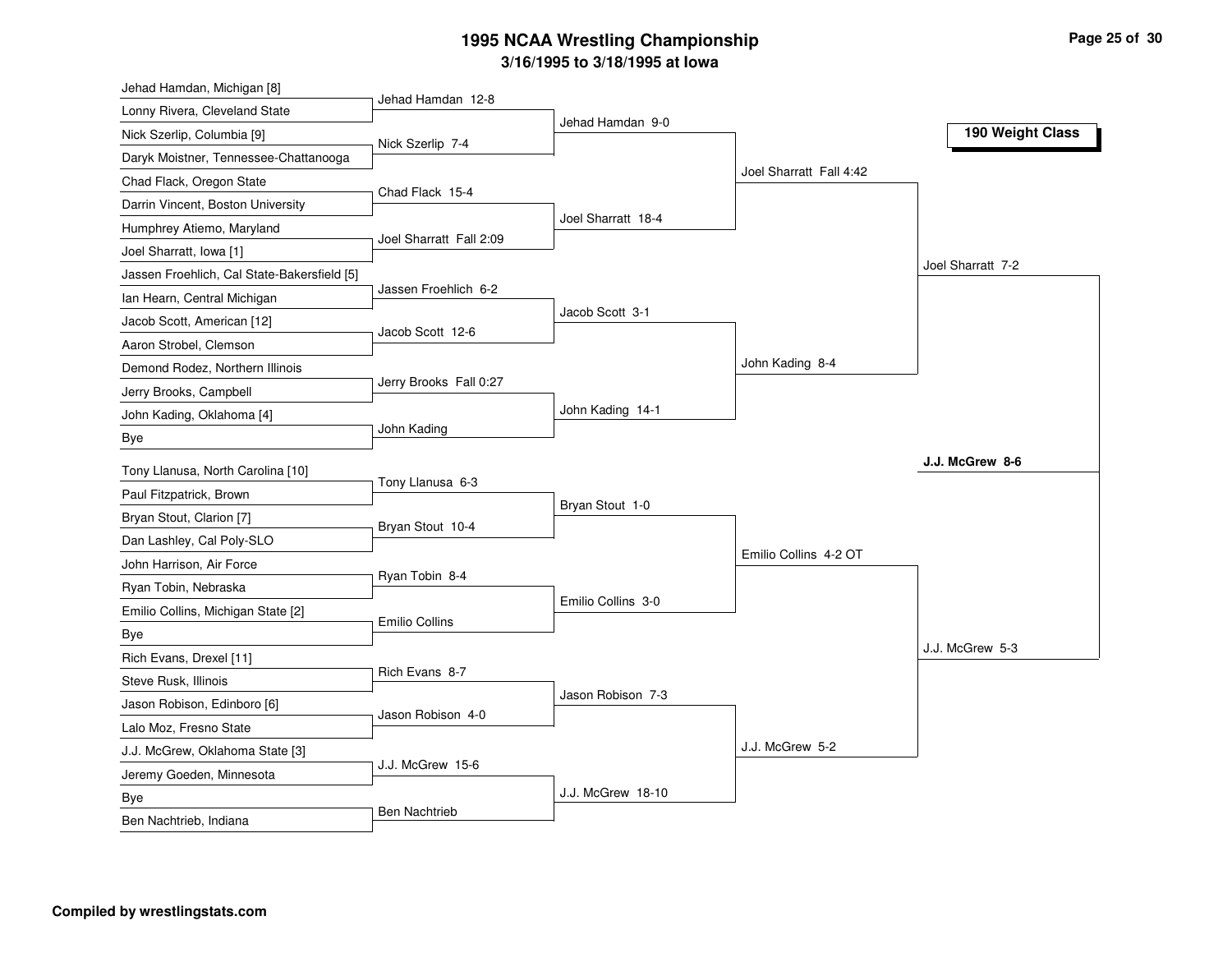Robison, EdinboroStout, ClarionScott, AmericanHamdan, MichiganRivera MT 16-0, 4:09Froehlich 13-1Tobin 8-2Goeden 3-1 OTRobison 4-1Stout 1-0Tobin 5-4Hamdan Fall 6:37 OTStout 4-1Hamdan Fall 3:58Kading, OklahomaCollins, Michigan StateStout 5-4Collins 10-2Rivera 14-6Flack 12-2Froehlich 6-2BrooksLashley 11-9 OTTobinMoz 3-1Goeden 6-5Szerlip, ColumbiaFlack, Oregon StateFroehlich, Cal State-BakersfieldBrooks, CampbellAtiemo, MarylandStrobel, ClemsonByeLlanusa, North CarolinaLashley, Cal Poly-SLOByeTobin, NebraskaEvans, DrexelMoz, Fresno StateGoeden, MinnesotaNachtrieb, Indiana**190 Consolation BracketEmilio Collins, Michigan State 5-1Third Place:John Kading, Oklahoma Fall 1:57Fifth Place:Seventh Place: Jason Robison, Edinboro 3-1Eighth Place: Ryan Tobin, NebraskaFourth Place: Bryan Stout, ClarionSixth Place: Jehad Hamdan, Michigan**

#### **Compiled by wrestlingstats.com**

Rivera, Cleveland State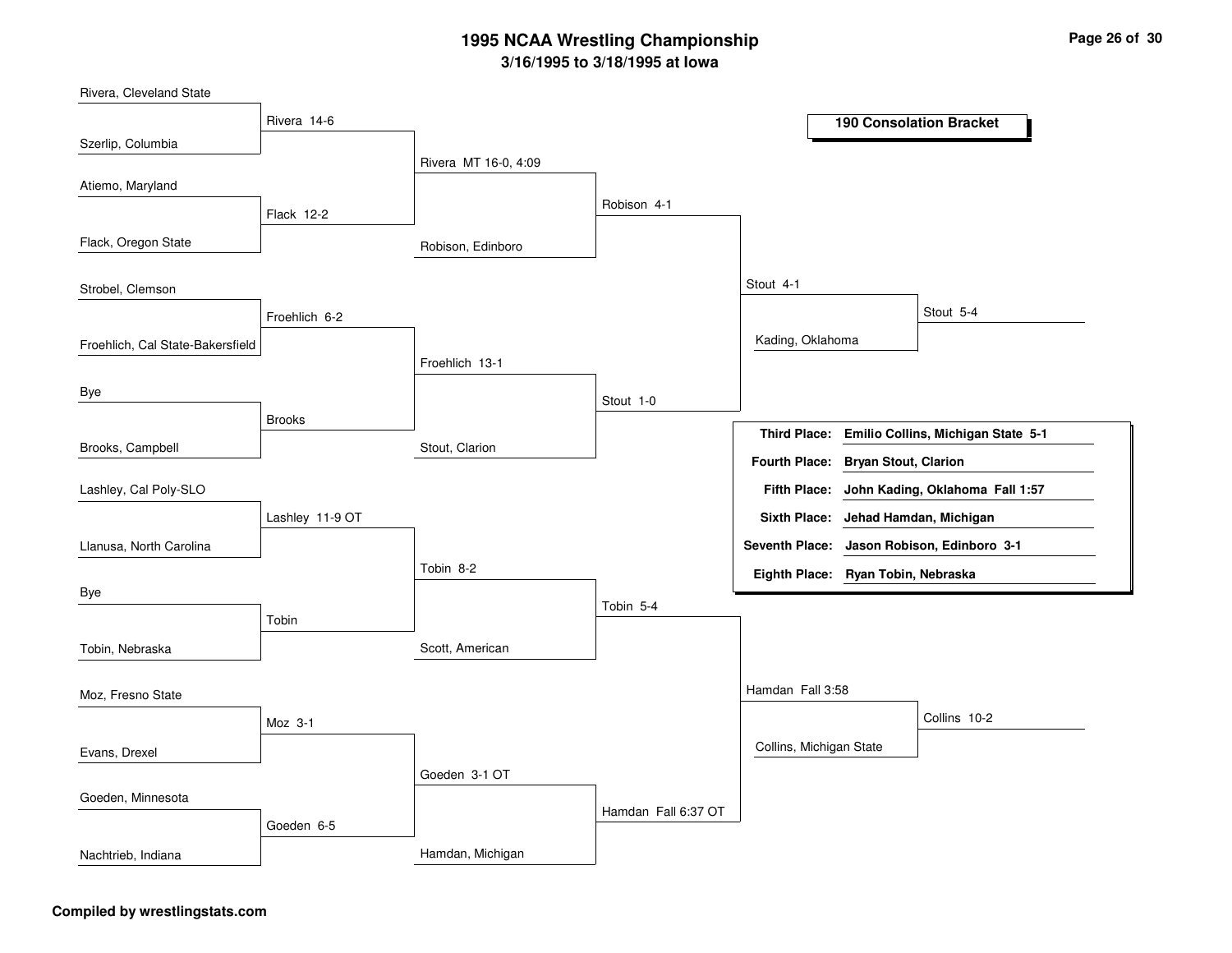**No Pigtails Bouts for 190 Weight Class**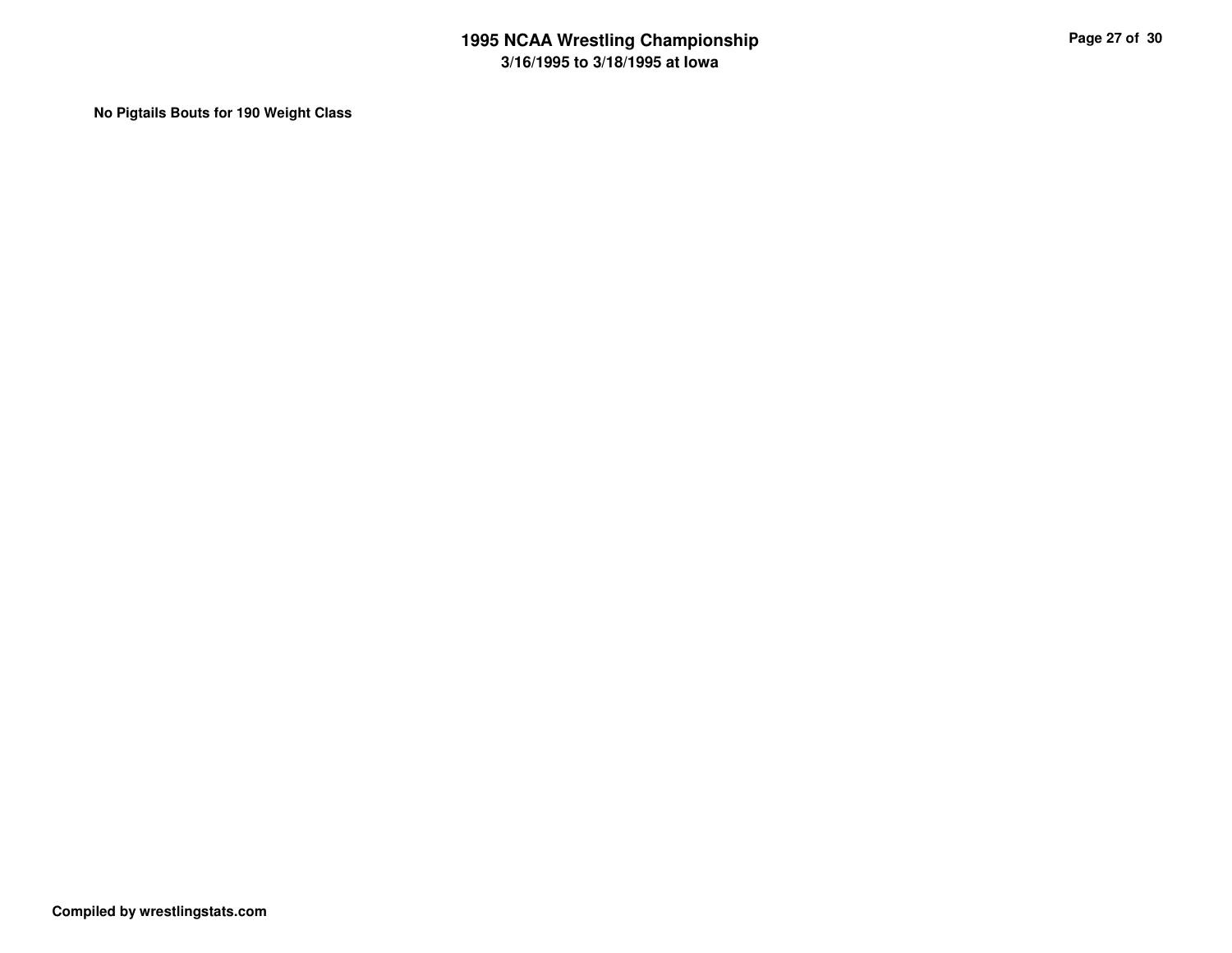| Darin Priesendorf, Fresno State     |                        |                           |                           |                           |
|-------------------------------------|------------------------|---------------------------|---------------------------|---------------------------|
| Jamie Huntington, Drexel            | Darin Priesendorf 7-1  | Kerry McCoy MT 19-4, 7:00 |                           |                           |
| Kerry McCoy, Penn State [1]         | Kerry McCoy Fall 4:57  |                           |                           | 275 Weight Class          |
| Dion Reed, Boston University        |                        |                           |                           |                           |
| Nick Hall, Old Dominion [8]         |                        |                           | Kerry McCoy 11-2          |                           |
| Shawn Stipich, Boise State          | Nick Hall 2-1 TB       |                           |                           |                           |
| Jeremy Lay, Missouri [9]            |                        | Jeremy Lay 4-1            |                           |                           |
| Matt Eckerman, Duke                 | Jeremy Lay 15-3        |                           |                           |                           |
| Erik Stroner, Iowa [12]             |                        |                           |                           | Justin Greenlee 4-3       |
| Brian Keck, Bloomsburg              | Brian Keck 2-1         |                           |                           |                           |
| Justin Greenlee, Northern Iowa [5]  |                        | Justin Greenlee Fall 3:39 |                           |                           |
| Airron Richardson, Michigan         | Justin Greenlee 9-0    |                           |                           |                           |
| Dan Payne, Clarion [4]              |                        |                           | Justin Greenlee Fall 1:06 |                           |
| Nathan Sullivan, Oregon             | Dan Payne 17-7         |                           |                           |                           |
| Pat Wiltanger, Pittsburgh           |                        | Dan Payne 6-4             |                           |                           |
| Jason Gleasman, Syracuse            | Jason Gleasman 6-4 TB  |                           |                           |                           |
| Bill Closson, Lehigh [10]           |                        |                           |                           | <b>Tolly Thompson 8-0</b> |
| Jim Guttridge, Illinois State       | Bill Closson 7-4       |                           |                           |                           |
|                                     |                        | Justin Harty 6-4          |                           |                           |
| Justin Harty, North Carolina [7]    | Justin Harty 6-0       |                           |                           |                           |
| Javier Posa, Oklahoma               |                        |                           | Tolly Thompson 3-1        |                           |
| David Helms, Miami Ohio             | Tolly Thompson 12-2    |                           |                           |                           |
| Tolly Thompson, Nebraska [2]        |                        | Tolly Thompson 16-11      |                           |                           |
| Seth Brady, Illinois                | Seth Brady 8-3         |                           |                           |                           |
| Duke Howell, Appalachian State      |                        |                           |                           | Tolly Thompson 5-4        |
| Reynold Gardner, Oregon State       | Reynold Gardner 6-4 OT |                           |                           |                           |
| Angelo Borzio, East Stroudsburg     |                        | Dan Hicks 7-5 OT          |                           |                           |
| Dan Hicks, Navy [3]                 | Dan Hicks 6-4          |                           |                           |                           |
| Jerry McCoy, California PA          |                        |                           | Billy Pierce 5-3 TB       |                           |
| Jeff Walter, Wisconsin [11]         | Jeff Walter 8-1        |                           |                           |                           |
| Paschal Duru, Cal State-Bakersfield |                        | Billy Pierce 4-1          |                           |                           |
| Bye                                 | <b>Billy Pierce</b>    |                           |                           |                           |
| Billy Pierce, Minnesota [6]         |                        |                           |                           |                           |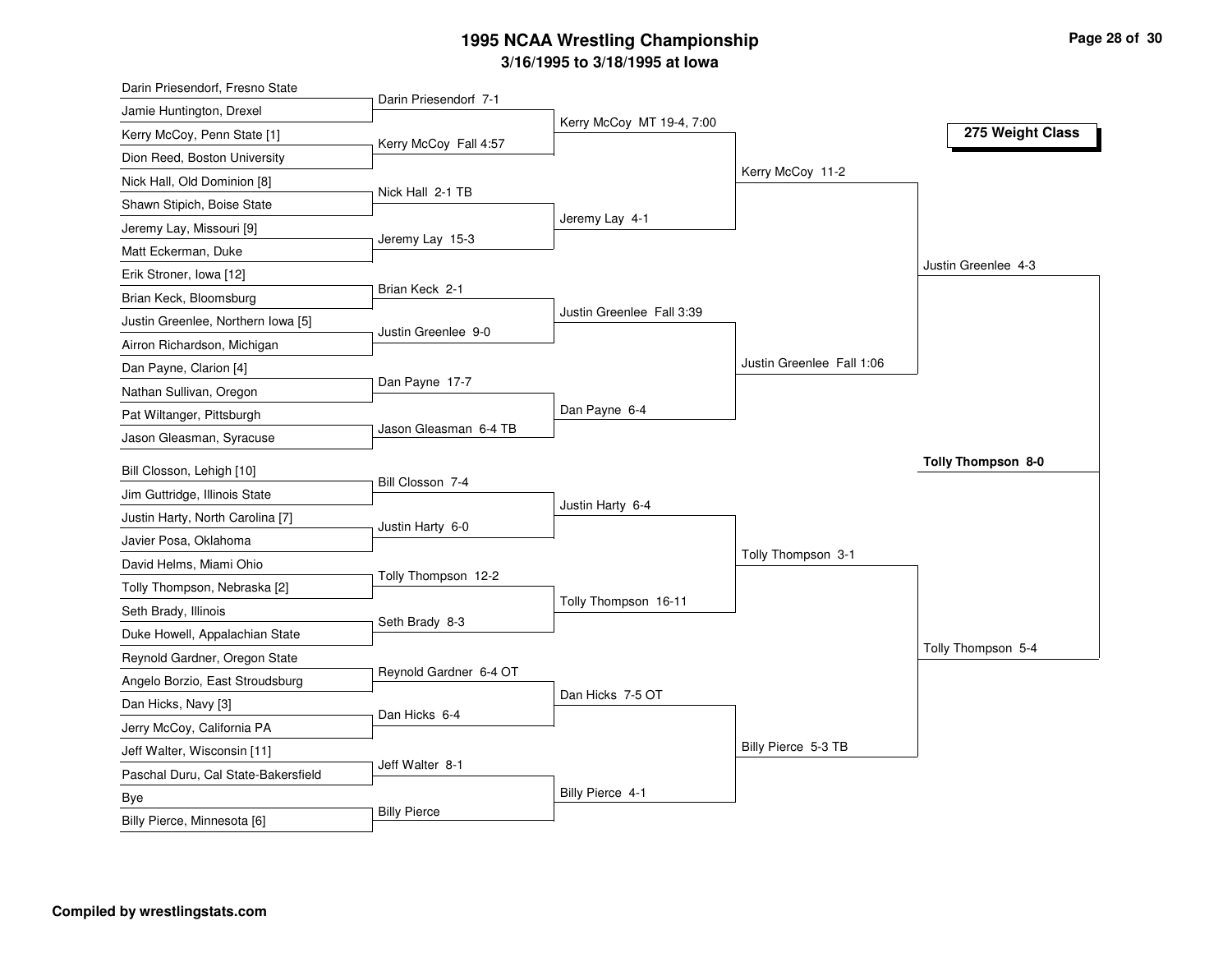Hicks, NavyHarty, North CarolinaPayne, ClarionLay, MissouriHall 4-1Gleasman 5-2Brady 3-1 OTWalter 10-2Hall 6-1Harty 7-4Payne 8-6Walter 3-2Hall 4-1Walter 4-1McCoy, Penn StatePierce, MinnesotaMcCoy DFT 0:01Walter 2-0Reed 9-7Hall 2-0Richardson 6-4 OTGleasman 4-0Posa 5-3Brady 10-8 OTMcCoy 12-2**Walter** Priesendorf, Fresno StateHall, Old DominionKeck, BloomsburgGleasman, SyracuseReed, Boston UniversityEckerman, DukeRichardson, MichiganSullivan, OregonClosson, LehighPosa, OklahomaHelms, Miami OhioBrady, IllinoisGardner, Oregon StateMcCoy, California PAByeWalter, Wisconsin**275 Consolation BracketKerry McCoy, Penn State 4-1Third Place:Nick Hall, Old Dominion 3-0Fifth Place:Seventh Place: Dan Payne, Clarion 5-3 OTEighth Place: Justin Harty, North CarolinaFourth Place: Jeff Walter, WisconsinSixth Place: Billy Pierce, Minnesota**

#### **Compiled by wrestlingstats.com**